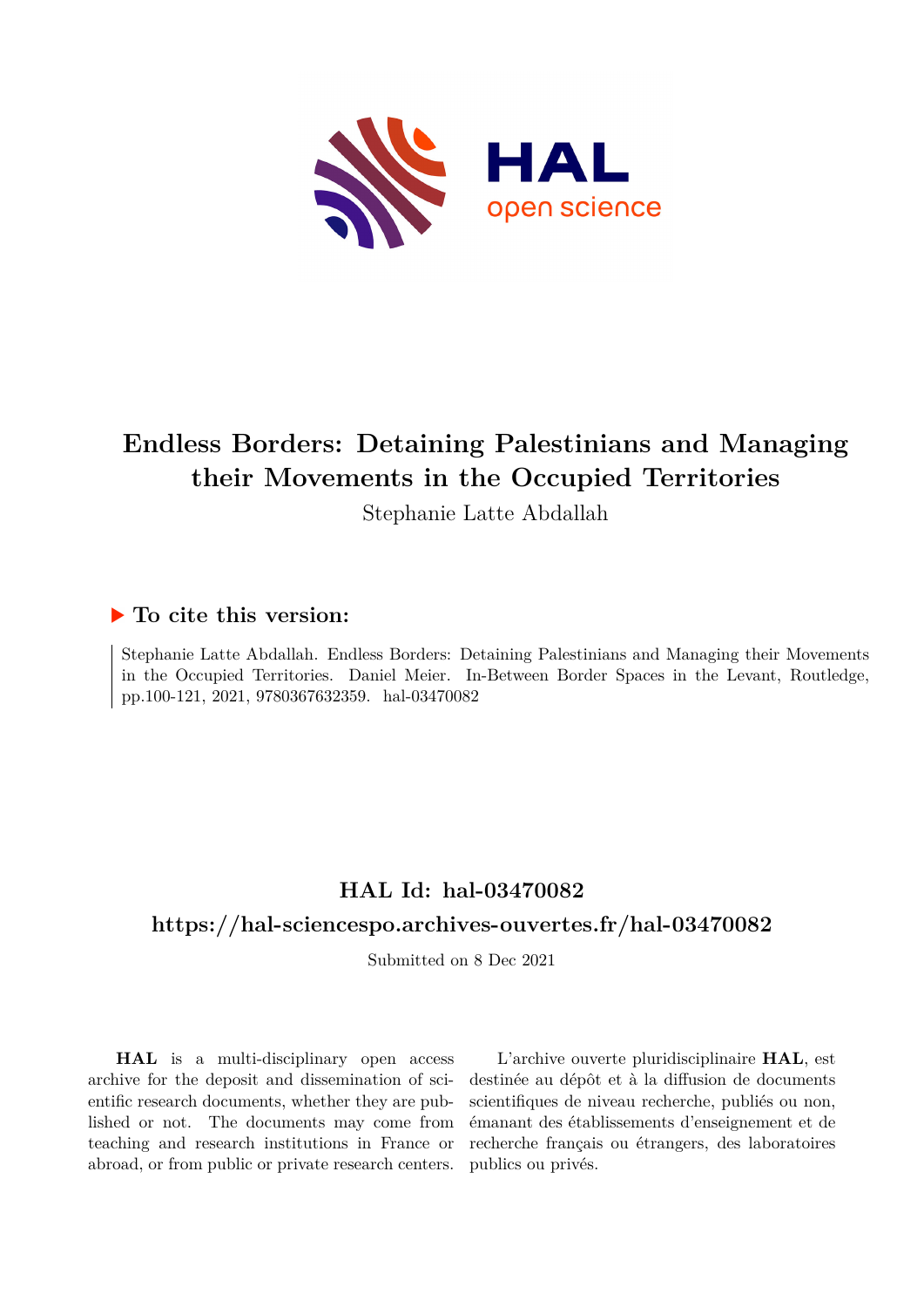#### **To quote this paper**:

Stéphanie Latte Abdallah, « Endless Borders: Detaining Palestinians and Managing their Movements in the Occupied Territories », in Daniel Meier (ed.), *In-Between Border Spaces in the Levant*, Routledge, 2021, p. 100-121.

Stéphanie Latte Abdallah (CNRS/CERI-SciencesPo, Paris)

# **Endless Borders: Detaining Palestinians and Managing their Movements in the Occupied Territories1**

Following the second Intifada (2000-2004), the Israeli authorities implemented new territorial, military and institutional control mechanisms within the Occupied Palestinian Territories(OPT) despite the illusionary territorial separation created by the on-going erection of the Wallbetween the West Bank and Israel since 2002 (Latte Abdallah, Parizot 2011, 2015, 2017). Thecontrol mechanisms of the occupation have been redesigned for a territory envisaged as discontinuous, in total contradiction with border logic, i.e. with the classical line-borders of themodern nationstate and those considered by international law.

The Israeli authorities have implemented two main types of control mechanisms: on the one hand, territorial devices have been deployed on the other side of the Wall such as fixed or flying checkpoints and different types of obstacles (watchtowers, earth mounds, trenches, concrete blocks etc.); on the other hand, non-territorial structuring and sustainable mechanisms have been enforced, such as the permit system gradually implemented since 1991 and the renewal of mass imprisonment policies -inaugurated during the 1<sup>st</sup> Intifada- that turned imprisonment into a population management technique.

<sup>&</sup>lt;sup>1</sup> This research has benefited from a H2020 EU funding (Magyc Project).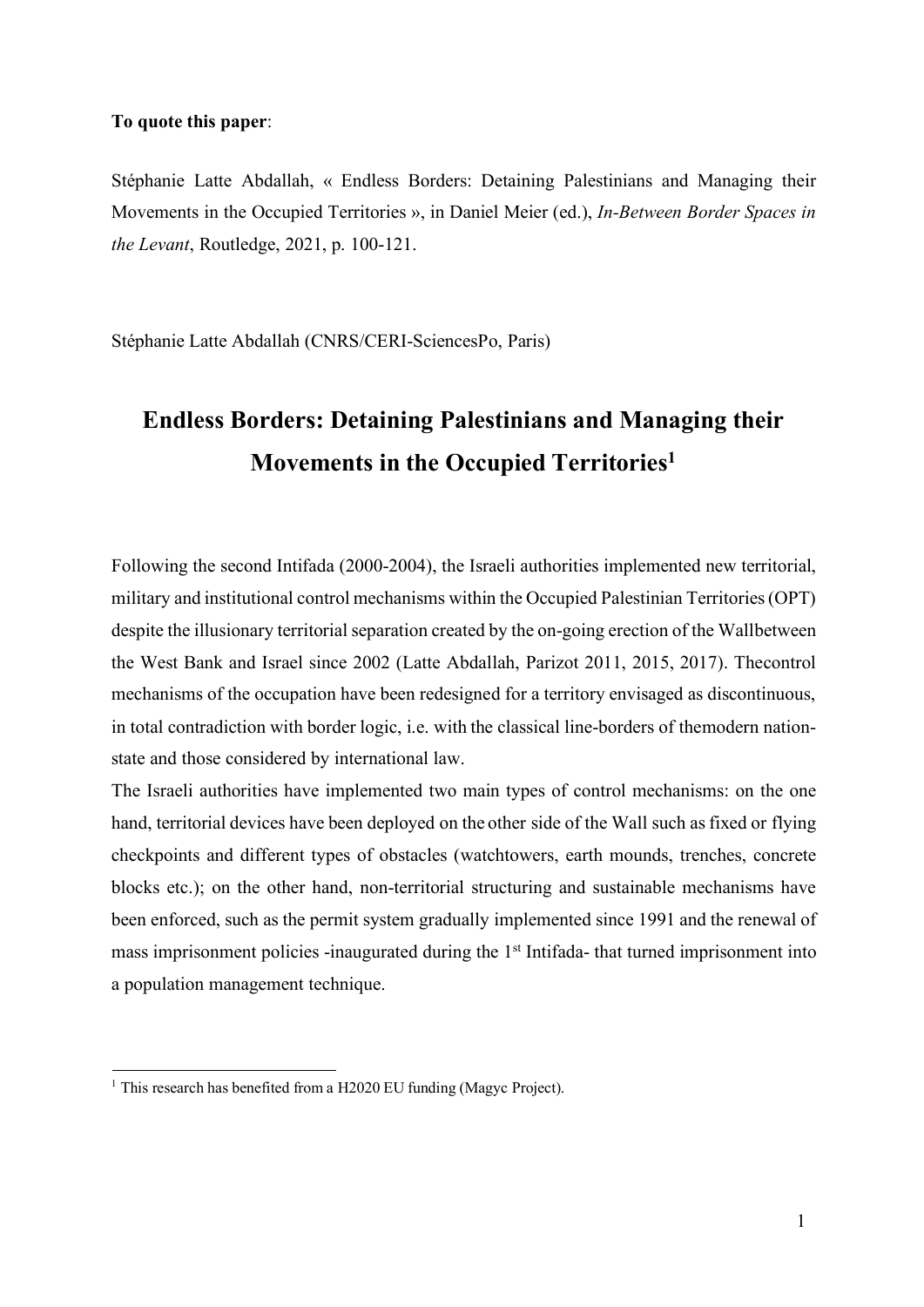Hence, the Israeli authorities reinforced their presence on both sides of the Wall. They deployed control mechanisms in the heart of the Palestinian enclaves. A process of debordering through expansion notably through the ongoing multiplication of Jewish settlements was gradually implemented (Parsons and Salter 2008). The Israeli army formed what it called 'land cells' (Dayan 2009): a system of potential opening and closing of enclaves that was set up to close Palestinian villages and towns on various security grounds. In this way, it sought to avoid friction between two populations likely to enter into confrontation, the settlers and the Palestinians. These spatial redeployments have isolated Palestinian spaces from each other, allowed their potential closure whilst managing traffic between them and developed distinct circulation routes. Different mobility regimes were attributed to Israelis and Palestinians, but also among Palestinians (Petti 2008, Latte Abdallah and Parizot 2011, 2015). The projection of control within the Occupied Territories, and since the disengagement of Israel from the Gaza strip in 2005 mainly within the West Bank, has thickened and multiplied the border. In a sense, the entire West Bank has now become an in-between border space.

Previous works have discussed the increasing carceralisation of the West Bank and the Gaza Strip through three main devices: prisons, checkpoints and walls (Bornstein 2008). The OPT have thus been described as a "carceral society" (Bornstein 2008) or a "carceral archipelago" (Gregory 2004, Parsons 2010). Others have tackled the impact of territorial control devices on the fragmentation of space and movements, on the mobility and multiplication of the border (Weizman 2007) and the role of bureaucracy, of documentation and lately of the permit system (Parsons and Salter 2008, Berda 2017) in the "matrix of control" in the OPT (Halper 2000). Though, none of them have focused on military justice practices and mass imprisonment policies per se in such a context of multi scalar confinements and production of boundaries.

Since the 2<sup>nd</sup> Intifada, mass arrests and incarcerations for political reasons have indeed reactivated what I called a Prison Web, which is both a reality and a virtuality, i.e. the suspended legal possibility to arrest and detain a large number of people, men and women from the age of 12 (Latte Abdallah 2011, 2015). The Prison Web is a main control tool. Since 1967, different sources estimate that approximately 40% of the male population has been jailed. The prison experience is widely shared and marks personal and collective stories, be it the result of an active and lasting party activism, armed or violent action, occasional participation in demonstrations, uprisings, clashes, or of relatives or acquaintances' activism. Between 2006 and 2008, at the time of the repression of the second Intifada, about 8,000 Palestinians were detained. Arrests once more became massive since the renewed outburst of violence that started in autumn 2013 and became in October 2015 the 'Knife Intifada', termed by the Palestinians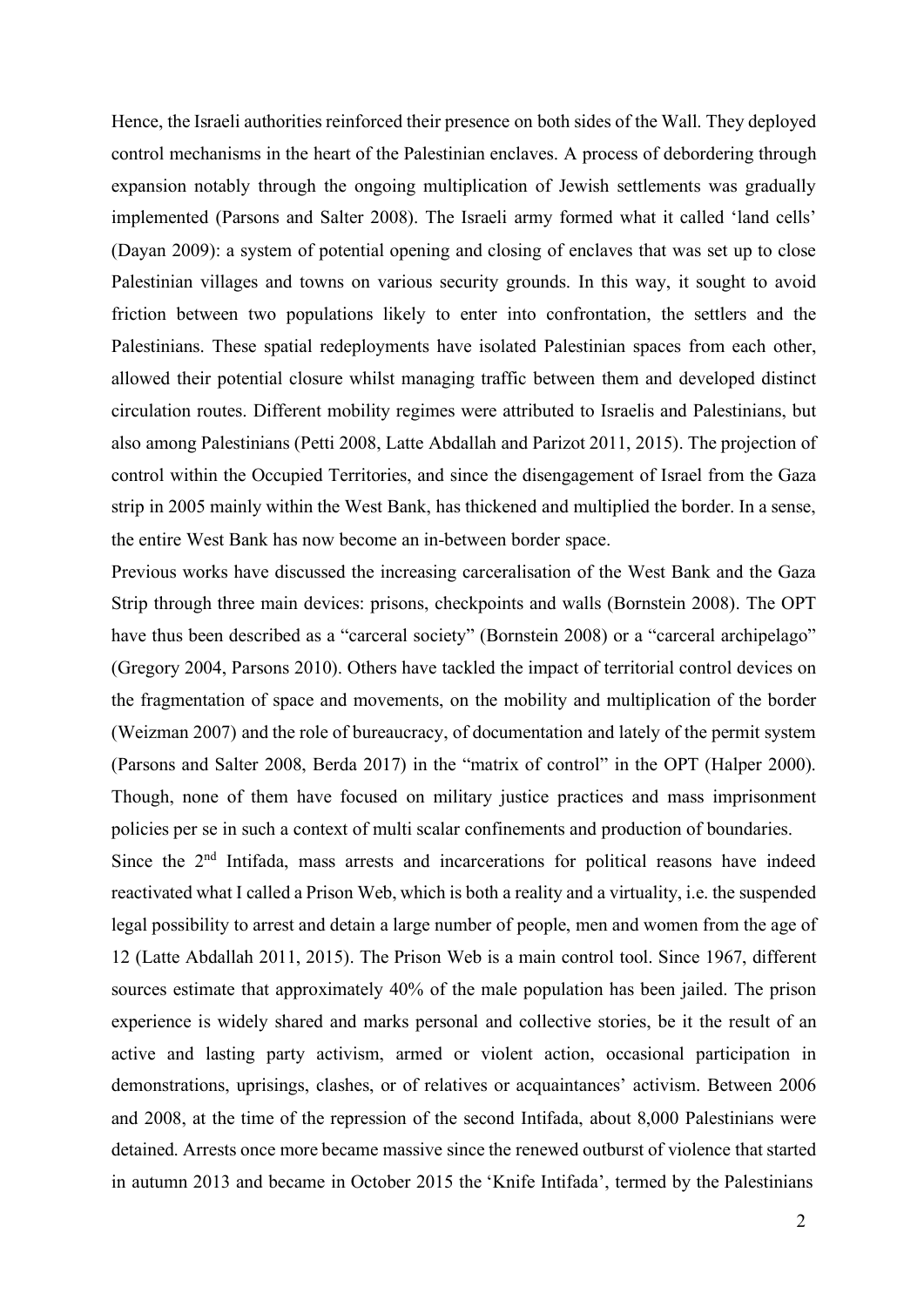the 'Small Uprising (*habbeh*)'. According to the figures of the Israeli police, 17 396 Palestinians from the West Bank and East Jerusalem were arrested in 2014. According to the Israeli NGO B'Tselem, there were 4787 'security prisoners' the 31 of August 2019<sup>2</sup> (and 629 considered as 'criminals' for illegal residence in Israel) and 5000 in September 2019 according to the Palestinian NGO Addameer<sup>3</sup>. They are usually called prisoners of war (*asra*) or political prisoners by the Palestinians and depicted as security prisoners by the penitentiary administration, the Israel Prison Service (*Shabas*).

Hence, this paper aims to show how judiciary and prison practices per se applied to Palestinians residents of the OPT (mainly to West Bankers but also to Palestinian Jerusalemites and Gazans) are main control devices that are contributing to shape a bordering system<sup>4</sup> anchored on a specific 'mobility regime'<sup>5</sup>: how the prison system tied to military justice use arrests and detention to manage borders of the nation that are non-linear but have been multiplied, are partly dematerialized, mobile, "networked" (Popescu 2012) and became both individualized and endless.

First, I will show how the ethnicization of the judiciary and the prison system contributes to create a territory which functions as an in-between border space. Then, I will deal with the expansion of the grip of the Prison Web. It has created a diffuse and effective system of control which targets both the individuals and their networks and a massive data collection system on the Palestinian population and social and political life in the Palestinian enclaves. Through massive arrests, the intelligence services (the *Shabak* also called *Shin Beth*) gather information, recruit informers and collaborators and infiltrate the entire society. This data system is the basis of the biosocial profiling necessary for policing, risk and mobility management (Shamir 2005) within a territory considered as discontinuous and without line-borders. Then, I will demonstrate how punishment is linked to and organizes Palestinians' differential capacity of mobility even after their release from jail. This stratification is a main bordering factor. It has individualized the border: according to his profile, each one carries his own capacity of

<sup>&</sup>lt;sup>2</sup> B'tselem takes into account all Palestinian detainees from the OPT (irrespective of whether they have been convicted or are detained the time of examination or trial or whether they are administrative detainees). Since August 2008, these statistics also include residents of East Jerusalem. These figures, however do not include Palestinian citizens of Israël, and common law prisoners. B'Tselem statistics are those provided by the Israeli Prison Service. See https://www.btselem.org/statistics/detainees\_and\_prisoners. <sup>3</sup> See http://addameer.org/statistics.

<sup>4</sup> Following Didier Bigo, I envisage borders from their functioning, i.e. as an articulation of networks of heterogeneous actors and flows of control operations which goal is to filter, channel and organize the movement of people and goods in a discontinuous territory (2010).

<sup>&</sup>lt;sup>5</sup> By 'mobility regime' I mean all the institutions, regulations, infrastructures and practices that, since the 1990s, have allowed Israelis to regulate, channel and monitor the daily circulation of Palestinians between, in and from the West Bank, Israel, East Jerusalem and the Gaza Strip (Latte Abdallah and Parizot 2017).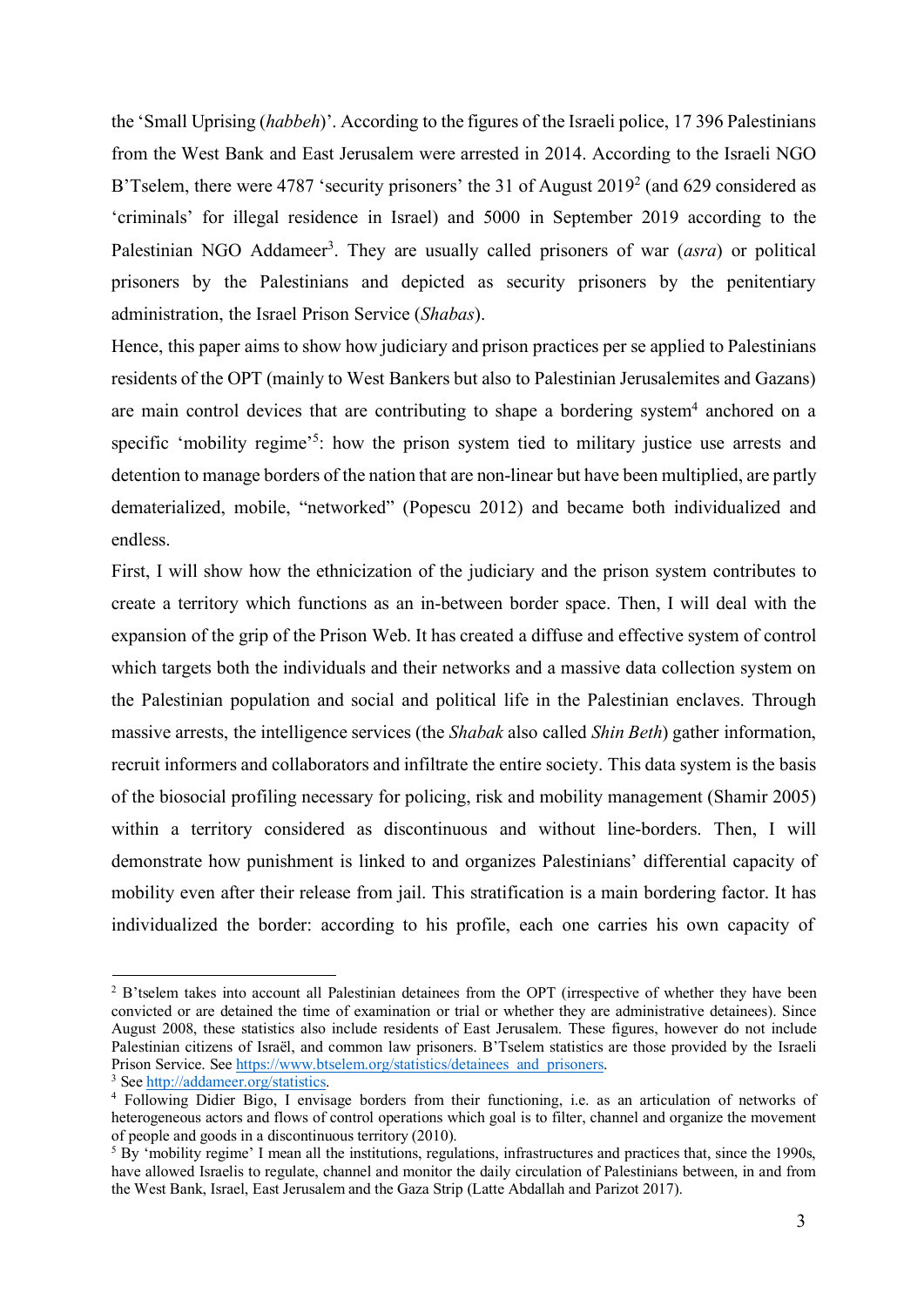movement. Dispersed throughout the territory and within society, the border functions as a data network (Popescu 2012). Lastly, I will show how mass incarceration policies and this networked bordering system became relatively cost-effective by the offloading of some of its cost onto the Palestinians and the international community. The sustainability of main control devices such as military justice and the prison system has indeed been obtained through neoliberal reforms(outsourcing, privatization of services, etc.) and by the monetarization of the judiciary and the prison business it has created.

## *The ethnicization of the judiciary and prison system: extra-territoriality and non-sovereignty in an in-between border space*

A dual legal system (Hajjar 2005) has gradually been established according to ethno-national criteria which distinguish Israelis from Palestinians and sometimes Jews from Arabs. It contributes to create a territory which is, in practice and despite the provisions of international law, legally undetermined beyond the green line<sup>6</sup> and functions as an in-between border space. As researchers Ben Naftali, Gross and Michaeli have rightly pointed out, the lack of clearly defined territorial boundaries had as a corollary -if not as a goal- of erasing a whole set of distinctions, especially between occupation and non-occupation, annexation and nonannexation, temporary and indefinite, and thus between the rule and the exception (2009). This uncertainty has deprived the Palestinians in the territories, on the one hand of the protection of international law of occupation, and, on the other hand, of the rights of Israeli or Palestinian citizens to the benefit of a government by a series of regulations, military orders and procedures. This ethnicization of the judicial and prison systems is indeed grounded on two main disjunctions: firstly, between the territories and the legal competences of the Israeli military justice and Israeli and Palestinian civil justices; secondly, between the type of crimes and the competent jurisdiction that ultimately judges the case.

Indeed, military justice in the West Bank has no territorial jurisdiction but an ethno-national one. Settlers are not tried by military courts contrary to Palestinians, i.e. residents of the West Bank and the Gazans until the disengagement of Israel. Military courts do not judge either Palestinians from Jerusalem because of the annexation of the city by Israel following the 1967 war. In July 1967, a law was passed to give Israeli civil courts jurisdiction in the Occupied Palestinian Territories to try Israeli citizens exclusively (Hajjar 2005, Tsemel 1985). Moreover, military courts have extraterritorial jurisdiction: they can adjudicate security cases for other

<sup>6</sup> The 1949 Armistice line between Israel and Jordan which were the de facto borders of Israel till the 1967 war and the occupation of East Jerusalem and the West Bank that were underJordanian control.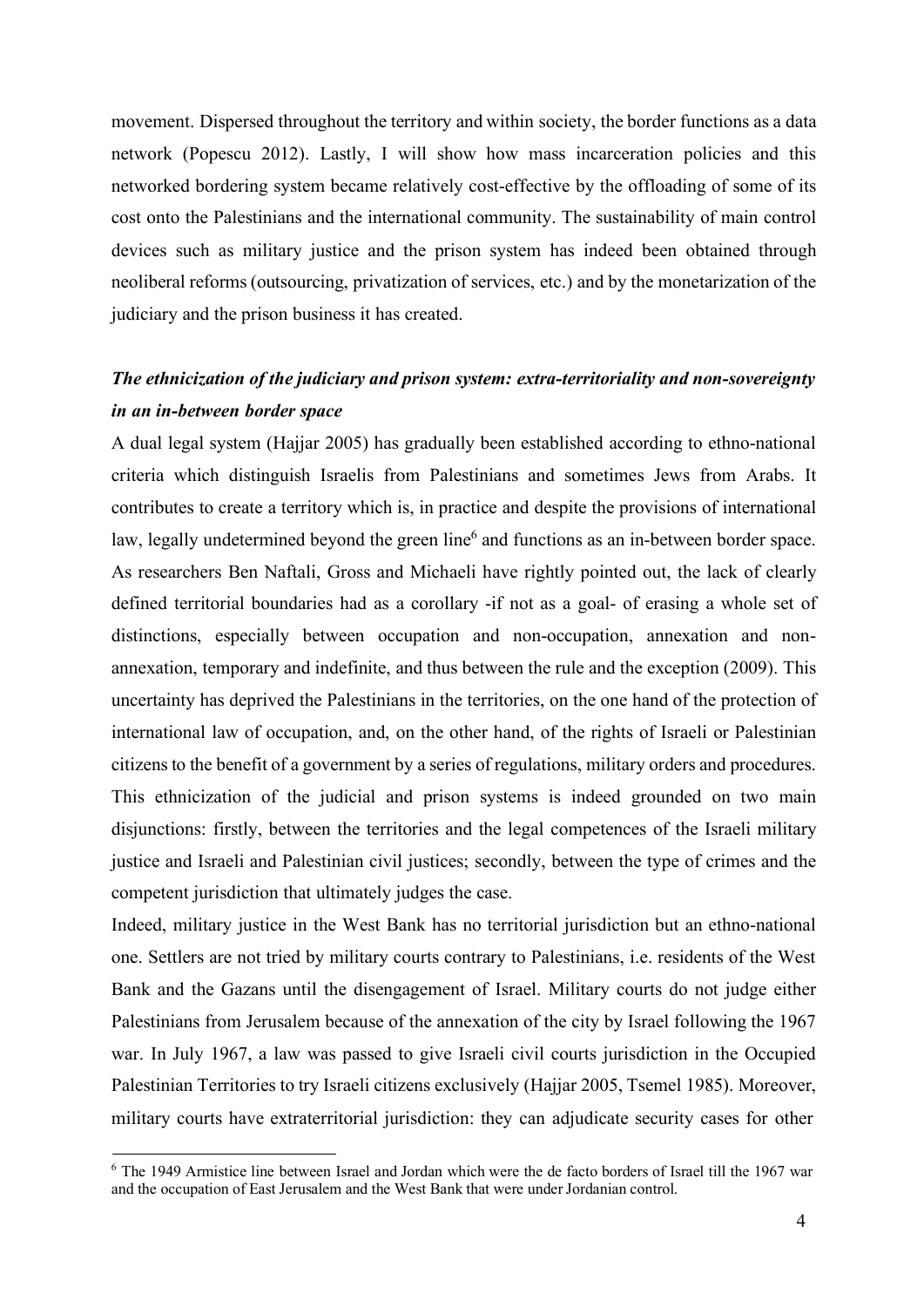Palestinians if the incrimination involves a Palestinian or an Israeli living in the occupied territories<sup>7</sup>. For them, it qualifies almost immediately the crime as a security crime. This ethnonational penal system is therefore not limited to the West Bank but sometimes applies to Palestinian Jerusalemites as well as to Palestinians citizens of Israel or residing abroad, or to other Arabs(Syrians of the Golan annexed in 1981, Jordanians, Lebanese, etc.). In addition, for Arabs, certain common law offenses can be qualified as 'security cases' if they are motivated by 'nationalism'<sup>8</sup>.

Since the second Intifada (2000), an increasing number of Palestinian civil offenses have been tried by military justice. According to Israeli lawyer Leah Tsemel, for the Palestinians, they have gradually become the courts of the West Bank, thus heavily undermining the role of Palestinian civil justice and the sovereignty of the PA in the enclaves it controls. Israeli Military Courts are dealing with civil offenses and common law crimes notably as soon as an Israeli or Israeli state-owned or individual property are concerned<sup>9</sup> such as trafficking including drugs and theft of Israeli cars, property offenses in the settlements or in Israel, land disputes and all traffic offenses committed in zones C and  $B<sup>10</sup>$ . Among civil offenses, arrests and trials for illegal presence in Israel have risen significantly in recent years because of the restrictive permit system. The grip of blacklisting, coupled with economic pressure on the West Bank, is pushing more men to work in the settlements in the West Bank and cross illegally to work in Israel<sup>11</sup>. Some others go to Jerusalem or to Israel for personal reasons without applying for a permit that is unlikely to be obtained.

The analysis of the charges between 2002 and 2006, i.e. during the 2<sup>nd</sup> Intifada and its repression, shows that military courts tried a superior load of civil offenses compared to socalled 'security crimes'. Indeed, the report of the Israeli NGO Yesh Din states that securityrelated offenses ('Hostile Terrorist Activity' - *fakhaï* – Hebrew) concerned only 33 per cent of the indictments while civil offenses accounted for 67 per cent. And within security-related violations, only 4 per cent of the cases were homicide attempts and 1 per cent were intentional homicides. Traffic offenses alone accounted for 38 per cent of the offenses and the 'Illegal presence in Israel' category for 15 per cent (Yesh Din 2007). In 2007, the Military Courts Annual Report stated that 47 per cent of the indictments were for 'Hostile Terrorist Activity'

<sup>7</sup> Leah Tsemel, Israeli lawyer, Interview, Jerusalem, 29/04/2011.

<sup>8</sup> Israel Prison Service (*Shabas*), Ordonnance 04.05.00, 18/3/2014.

<sup>9</sup> Leah Tsemel, Interview, Jerusalem, 20/04/2011.

<sup>&</sup>lt;sup>10</sup> And the non-payment of such traffic fines prevents from obtaining a permit to enter or cross Israël, including Jerusalem (Berda 2017).

<sup>&</sup>lt;sup>11</sup> See Bontemps (2017) and Parizot (2017).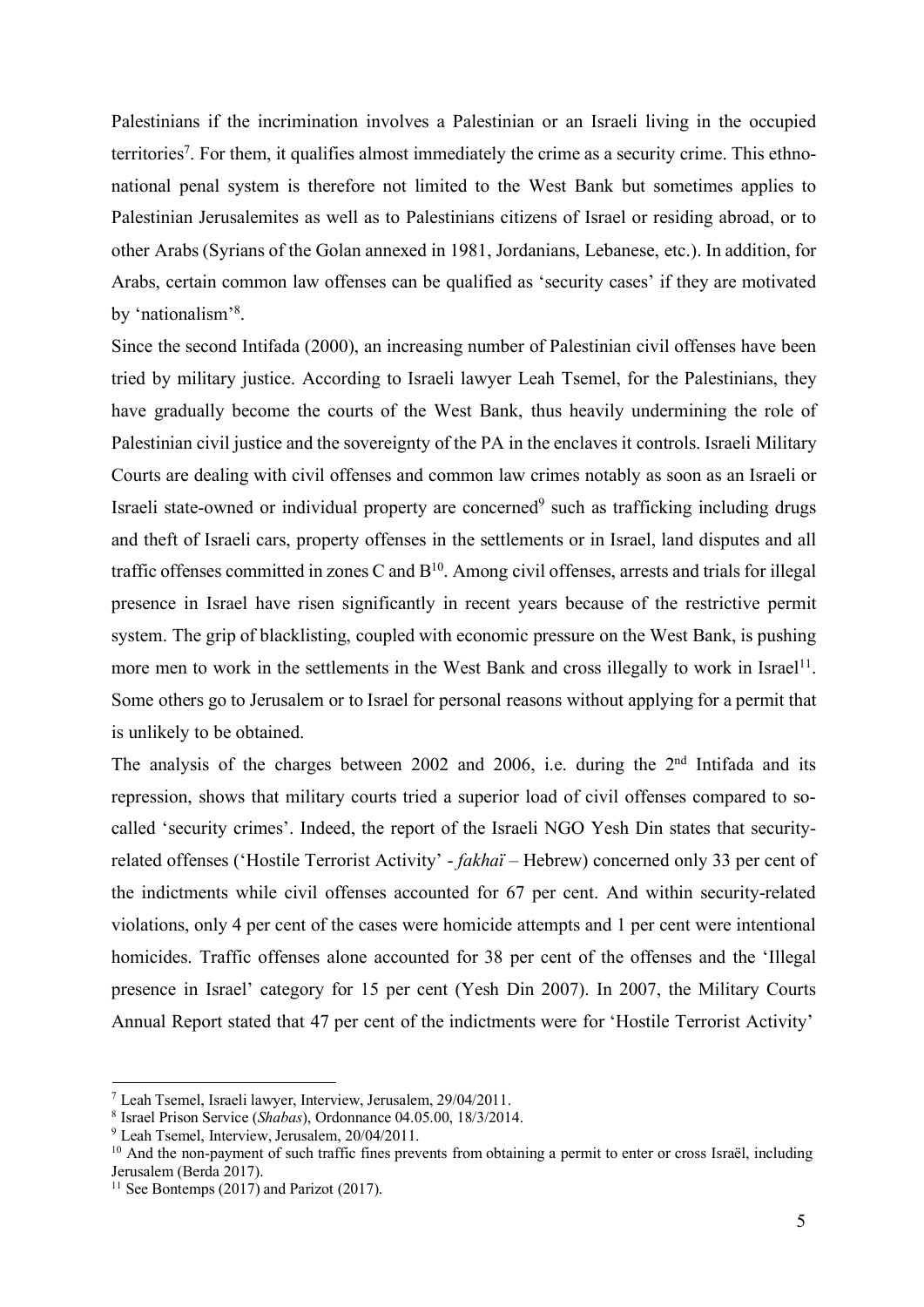(Machsom watch 2008). It dropped to 20% in 2017 whilst the indictments for traffic violations rose to 50% according to figures from the Military Court published by the Palestinian NGO Addameer $^{12}$ .

The Oslo zoning between areas A, B and  $C<sup>13</sup>$  and the superposition of jurisdictions seriously hamper the functioning of Palestinian civil justice in A and B zones and further increase the scope of intervention of Israeli military courts in the West Bank. On the one hand, many criminals and criminals prosecuted by the Palestinian justice find refuge in zone C (or even B) where the Israeli forces do not systematically arrest them either for political reasons and/or due to a lack of coordination between Palestinian and Israeli forces. On the other hand, trials are difficult to conduct due to the procedures imposed on Palestinians for moving defendants or witnesses between zones. The movements of Palestinian forces between zones A or B are indeed strictly supervised. Because they have to cross zones C and use the main road network, they require security coordination between Palestinian and Israeli authorities. As a result, petty crime and other forms of trafficking have increased significantly in areas B and C, creating zones of lawlessness. Criminal networks are then instrumentalized by the Israeli authorities for  $intelligence purposes<sup>14</sup>$ . By arresting these offenders or criminals at their convenience and trying them in military courts, the Israeli intelligence services have many levers to obtain information. Finally, the Israel Prison Service (*Shabas*) definition and detainee classification system as 'security prisoners (A)' or 'common law prisoners (B)' also categorize along ethno-national grounds. Hence, very few Jewish Israelis have been considered security prisoners such as Ygal Amir, the murderer of Ytzak Rabin, and even then, their detention conditions are different from Palestinians security detainees. On the contrary, Palestinians, whatever citizenship and status (citizens of Israel, Jerusalemites, residents of the West Bank or the Gaza Strip) they hold, and Arabs (Syrians of the Golan, Lebanese, Jordanians, etc.) are much more likely to be considered as such. The classification as a security prisoner is not a legal provision<sup>15</sup>. It is an internal administrative decision of *Shabas* taken by the director of the establishment or by the head of the prison intelligence services after consultation with the police and Shin Beth. It is primarily

<sup>12</sup> http://www.addameer.org/publications/military-courts-occupied-palestinian-territory.

<sup>&</sup>lt;sup>13</sup> In the A zones, where most of Palestinian cities are and count today for 18 per cent of the territory, Israel delegated to the Palestinian Authority (PA) civil and security control. In the B zones where the majority of the villages are (22 per cent of the territory), the PA is supposedly responsible for public order and the internal security of the Palestinians while Israel is in charge of external security. Lastly, zones C where most of the agricultural lands and the entire road network are located and amount to 60 per cent of the territory, remained under Israeli control.

<sup>&</sup>lt;sup>14</sup> See Natsheh, Parizot, 2015; Parizot, 2017.

<sup>15</sup> Ordonnance 04.05.00, op. cit*.*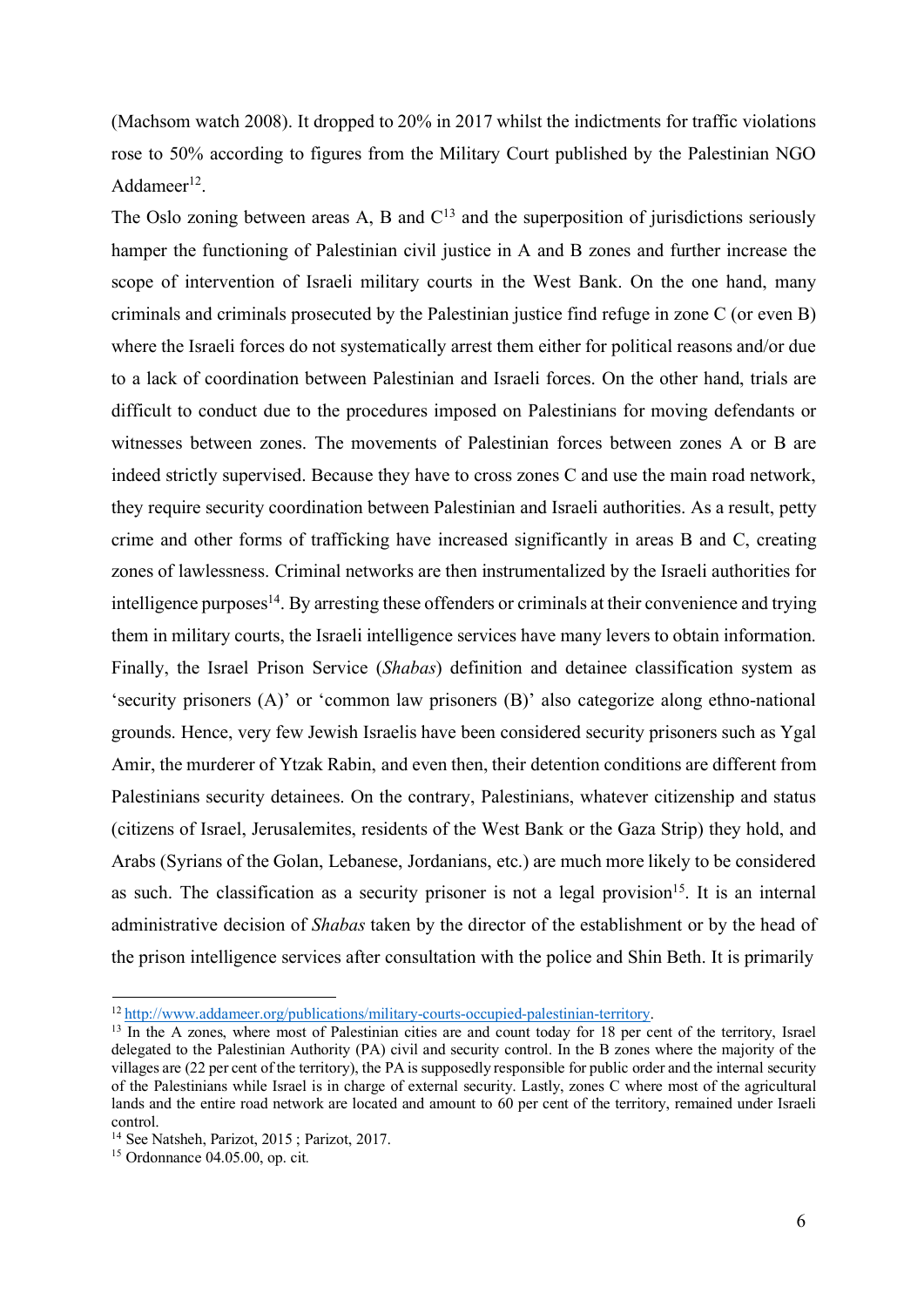intended to facilitate the management of prisons by isolating various types of prisoners. This classification determines in which prison and section the person is detained and serves his sentence. It entails specific rights in detention. The rights of security prisoners are indeed drastically restricted and are being re-evaluated according to changes in the political and security situation in Israel / Palestine<sup>16</sup>.

#### *The Prison Web: Indetermination, Networks and Data collection*

The Prison Web is a major system of control. It is mostly tied to the functioning of military justice, its characterization of crimes and its confession-based proof. Being both a reality and a possibility of being arrested and tried, this Prison Web participates in the creation of a space which is kept suspended and therefore indeterminate. A space where law and fact merge and everything becomes possible (Agamben, 1997).

Firstly, the Prison Web creates a diffuse system of control likely to affect all Palestinians on account of the family, social, local, professional or militant networksin which they are *de facto* inscribed by their ties, their places of living or their activities. Indeed, this judicial system operates out of the intelligence services. Together with the army or police, the *Shin Beth* arrests suspects. The latest is in charge of conducting the interrogations (*takhqiq* – [Arabic]) and decide upon the renewal of remand of custody before indictment. When a person is wanted (*matlub* – Arabic), being linked to her by any of these networks may result in an arrest and interrogation of up to 90 days by the *Shin Beth* who is not required to disclose the reason for the arrest to lawyers. The intelligences services might invoke a security reason for keeping it in the 'secret file' that only the judge assesses. These network arrests are named by some lawyers'the grocery list'. For instance, in order to incriminate the leaders of the popular resistance in the villages, the Israeli authorities use similar methods: they arrest a bunch of minors, preferably chosen among the most fragile psychologically, economically or education wise whom it is easier to put pressure on to have them accuse the activists<sup>17</sup>. Such ties and networks are used to control and are objectivized as potential threats.

In addition, such arrests may last and become imprisonment periods under the provisions of administrative detention which allow holding a person in detention for renewable six-month

<sup>&</sup>lt;sup>16</sup> Let's briefly recall here a few points: for security prisoners, visits are limited to first-degree relatives and their number is limited to one every two weeks. They are imperatively made through a window and a phone. Inmates do not have access to the telephone except in the event of the death of a close relative. They cannot obtain exit permits during their sentence. They are more closely supervised and receive harsher punishments for breaching detention regulations. And they have almost no possibility of sentence adjustment or remission (Latte Abdallah 2011, 2014, 2015).

<sup>&</sup>lt;sup>17</sup> Interview with a lawyer at Ofer Military Court, 27/10/2016.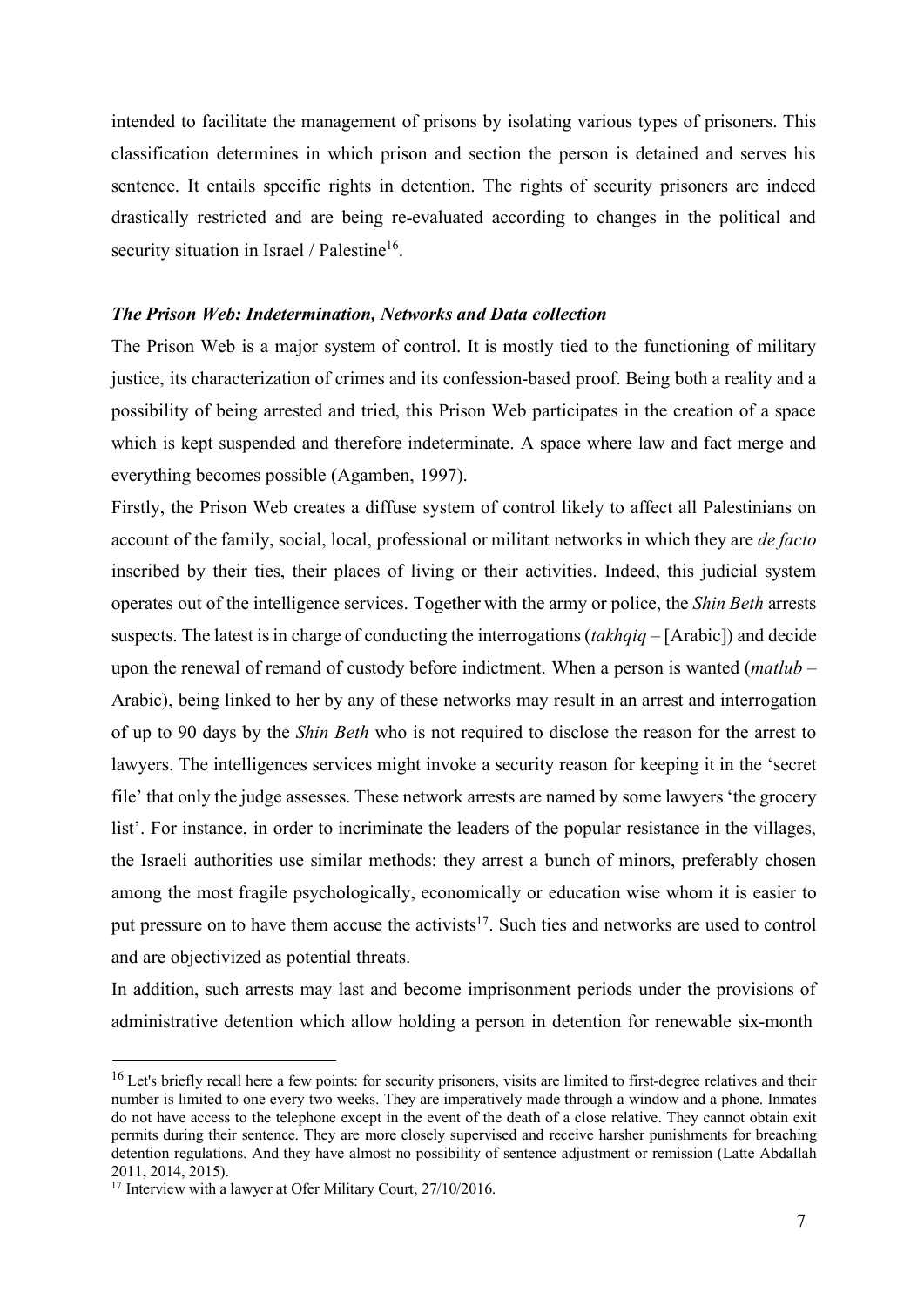periods without charge. The charges are usually kept secret and at the discretion of the Shin Beth. It greatly expands the Prison Web and the temporal boundaries of the prison system. The purpose of this type of detention is indeed presented as a way of avoiding any 'future activity' that would threaten security (Cavanaugh, 2007).

Secondly, the predominant role of the Shin Beth continues throughout the judgment process and, in various ways, during the imprisonment period (notably as far as classification, management of the detainees and punitive measures are concerned). At the military court, a special evidence system is used: it is not primarily based on investigation and evidence discussed at trial but on confessions of the defendants or on statements and denunciations of third parties on their alleged activities – known in Hebrew as the *Tamir* practice. Interrogators therefore have to obtain such confessions at any price. Hence, since the beginning of the occupation and until 1999, physical and psychological violence – similar to torture - was regularly used during interrogations. Since the 1999 Supreme Court decision, heavy psychological pressures have replaced, in most cases only, physical and sexual abuse (Latte Abdallah 2011, 2013).

This system of confession-based proof appears particularly significant once pointed out that more than 97 per cent of cases never come to trial but are settled through a system of plea bargaining - *safqa* (Arabic) - between lawyers and judges (Hajjar, 2005; Yesh Din 2006). This procedure requires a confession of guilt from the defendant (Hajjar, 2005). Plea-bargaining is advantageous for the military legal authorities who settle cases faster by avoiding trials. Pleabargaining is not specific to Israeli military courts. Though its systematic use by military courts and the wider context of military justice and occupation in the West Bank have specific implications. Lawyers and families of detainees usually opt for plea-bargaining because it usually results in shorter sentences. In contrast, the refusal to negotiate results in heavier sentences and endless proceedings - during which the defendants are kept in detention. Senior lawyers initiate trials in few cases only, when for instance their clients are public figures who take the risk of the trial for political reasons. Though, some other detainees state they prefer plea-bargaining to trial for political reasons: this choice is then presented as a non-recognition of military justice (Hajjar, 2005).

Whatever the reasons for this choice, this procedure significantly extends the grip of the Prison Web. It increases, at a low cost, the number of imprisonments and convictions. Almost 100 per cent of defendants are convicted of part of the charges led against them while less than 1 per cent is acquitted (Machsom Watch 2008, Yesh Din 2007). More broadly, this proof system based on confessions and denunciations greatly strengthens the grip of the intelligence services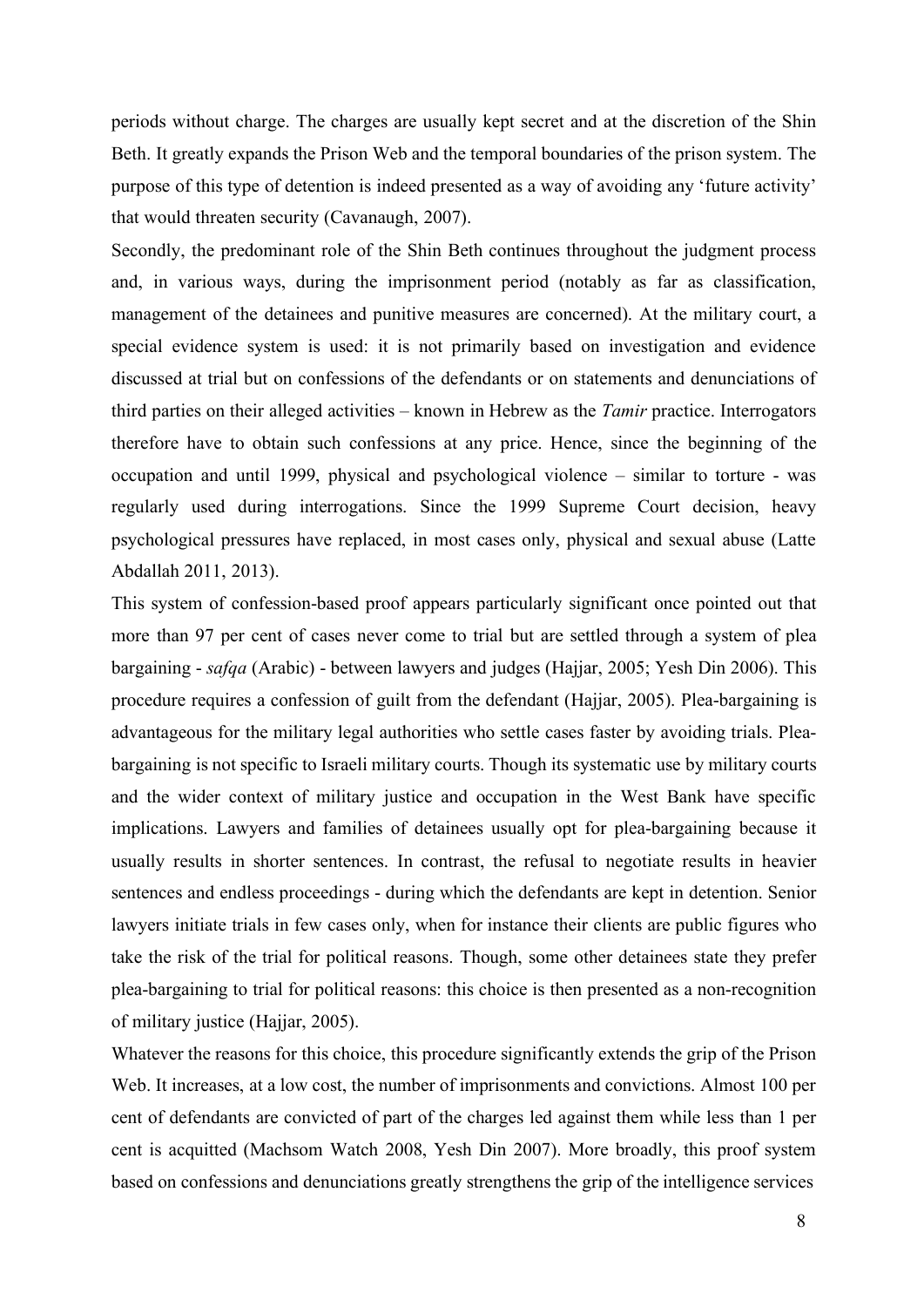over the Palestinian population. Hence, they benefit from a significant source of information and constitute files on the defendants, and members of their social and political networks. The courts are constantly trying to increase the use of *safqa* not only to save time and money but also to justify the involvement of the intelligence services in military courts, and to give such military justice national and international legitimacy. This confession-based proof and the practice of plea-bargaining provide some kind of justification to mass arrests and to the objectionable functioning of military justice to Israeli and international public opinion, through convictions for crimes that are recognized by their supposed perpetrators or by third parties but remain unproven.

As discussed above, the main bulk of indictments are related to civil offenses. In addition, among the 47 per cent that were security-related cases in 2007 (which dropped to 20 per cent in 2017), most of the people were not accused of 'terrorist acts' resulting in or attempting to bring about death but of simply belonging to or having activities inside an 'illegal organization'. Membership of an illegal organization is defined in vague, general terms and includes an entire spectrum of relations summed up in the expression 'having links' to an illegal organization irrespective of their nature. Moreover 'illegal organizations' include both organizations declared to be terrorists and others considered illegal. The list of illegal organizations has indeed gradually expanded to include more and more social and civil structures such as non-profit and NGOs…etc. Since the beginning of the occupation, none of these classified as 'illegal organizations' have been removed from the list. Hence, all Palestinian political parties, which were declared 'terrorist organizations' in 1986, are on the list including Fatah despite its role in the Oslo Accords and the fact that it constitutes the basis of the PA18. Moreover, the sense of time is blurred: such 'links' may indeed have been forged in the past at a time when the said organization has not yet been classified asillegal (Machsom Watch 2008). Although few people nowadays are arrested merely for belonging to Fatah, the option is still there. Hence, the Prison Web which may be defined as the possibility of imprisoning, i.e. a prison reality and a virtuality, is activated according to the situation and the needs of the intelligence services.

The arrest of members of Fatah were so massive during the second Intifada (2000-2006) that they still form the large majority of detainees. Since 2009, in addition to the members of Hamas and the Popular Front for the Liberation of Palestine, activists engaged in the peaceful protests of the Popular Resistance Committees in the villages contesting the construction of the Wall and the settlersland grab (in Nai'lin, Bei'lin, Nabi Saleh, etc.) are frequently indicted (Addameer

<sup>18</sup> For more details, see Latte Abdallah 2011, 2015.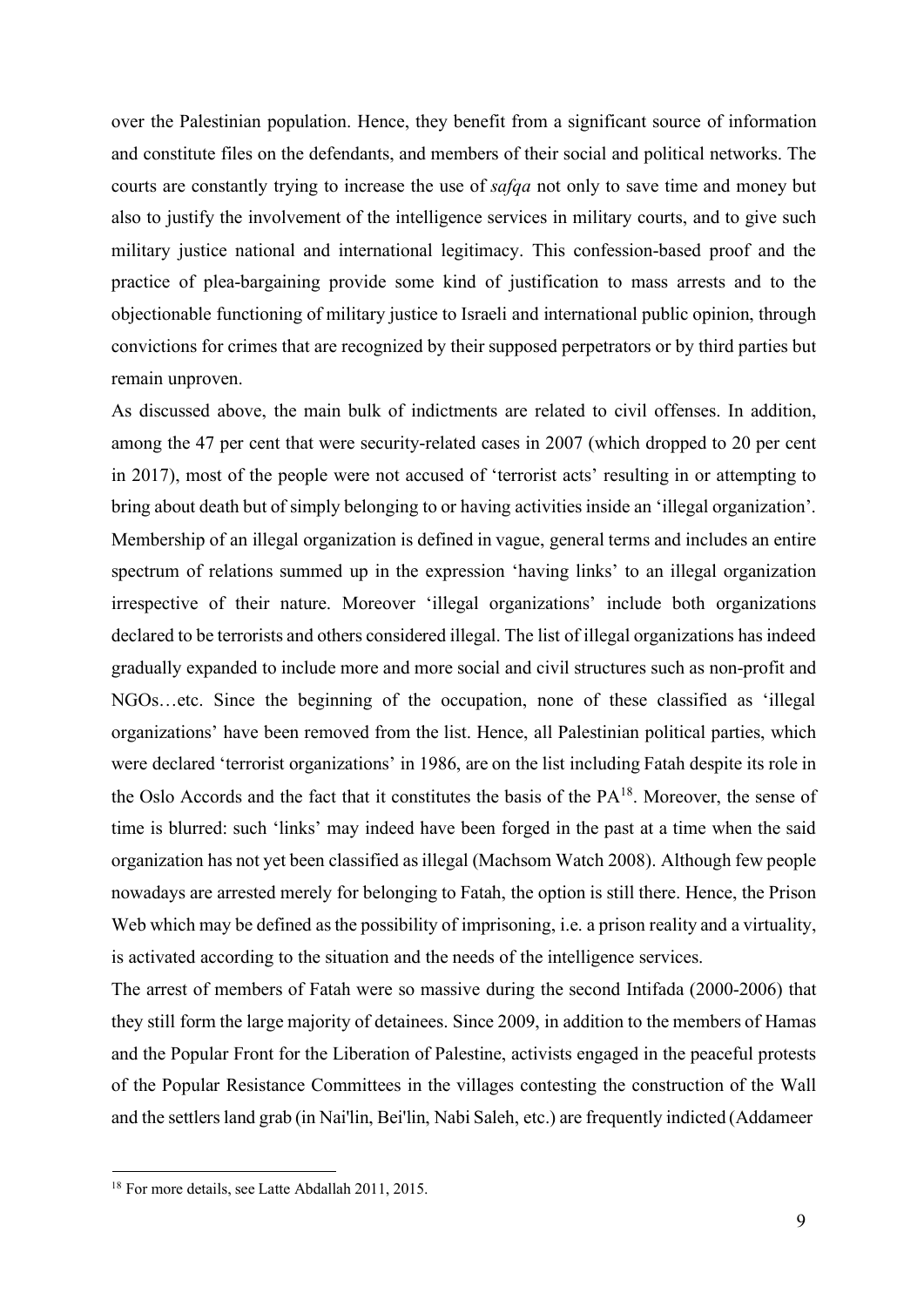2013). Imprisonment for belonging to Hamas and organizations considered to be terrorists have fluctuated because the Palestinian Authority security forces do arrest them pre-emptively, as part of the security cooperation agreements with Israel that were reformulated under the auspices of the United States in 2007. Other forms of activism and expression have recently been targeted with the sharp rise of incriminations for activities or incentives on social networks, the arrest of journalists, and activists and leaders of the BDS movement (Boycott, Divestment and Sanctions) such as Omar al-Barghouti, one of its founders, in March 2017. In 2013 and 2014, according to the Israeli NGO Court Watch<sup>19</sup>, most of the defendants were young men - including many minors – charged for throwing stones. The regular follow-up of trials between 2014 and 2016 and interviews with lawyers at the military court in Ofer confirmed that only a tiny minority of cases classified as 'security' are homicides or attempted homicides.

In return, through these ongoing arrests, the intelligence services gather information, recruit collaborators, infiltrate the entire society …etc. This Prison Web is one of the key systems of control because it is a main tool for massive data collection on the Palestinian population, not only about political stakes, ideas and activities but also about social life, the networks of relations and ties and daily life in Palestinian enclaves. Genealogies, individual and family histories are then used to locate wanted people, to put pressure on people under interrogation or negotiate specific services in exchange for instance for work, travel or circulation permits<sup>20</sup>. Indeed, the development of the permit system is also part of this same process of control of daily life on a massive scale and recruitment of thousands of informants to the *Shin Beth* (Berda 2017).

#### *Punishment and Mobility*

Penalties partly depend on the mobility capacity of the defendant and often determine his possibilities of movement once released from jail. Itshowsthe role given to the penal and prison system in the management of flows, and thus in the management of the nation's borders.

The citizenship and residential status of Palestinians determine the convictions and length of sentences. Offenses of Palestinians with Israeli citizenship (Palestinians of 48) and Palestinians from Jerusalem are more frequently considered as 'security cases' than those of Jewish Israelis for similar crimes, as the 'nationalist' motivation of their actions can be invoked. Classified as

<sup>&</sup>lt;sup>19</sup> Court Watch was established in 2005 by activists from the NGO Machsom Watch (formed in 2000 by a group of women to monitor soldiers' practices at checkpoints). More engaged yet, members of Court Watch attend military court hearings and reports on court practices.

<sup>&</sup>lt;sup>20</sup> Interview with a former delegate of the International Committee of the Red Cross, Paris, 12/05/2009.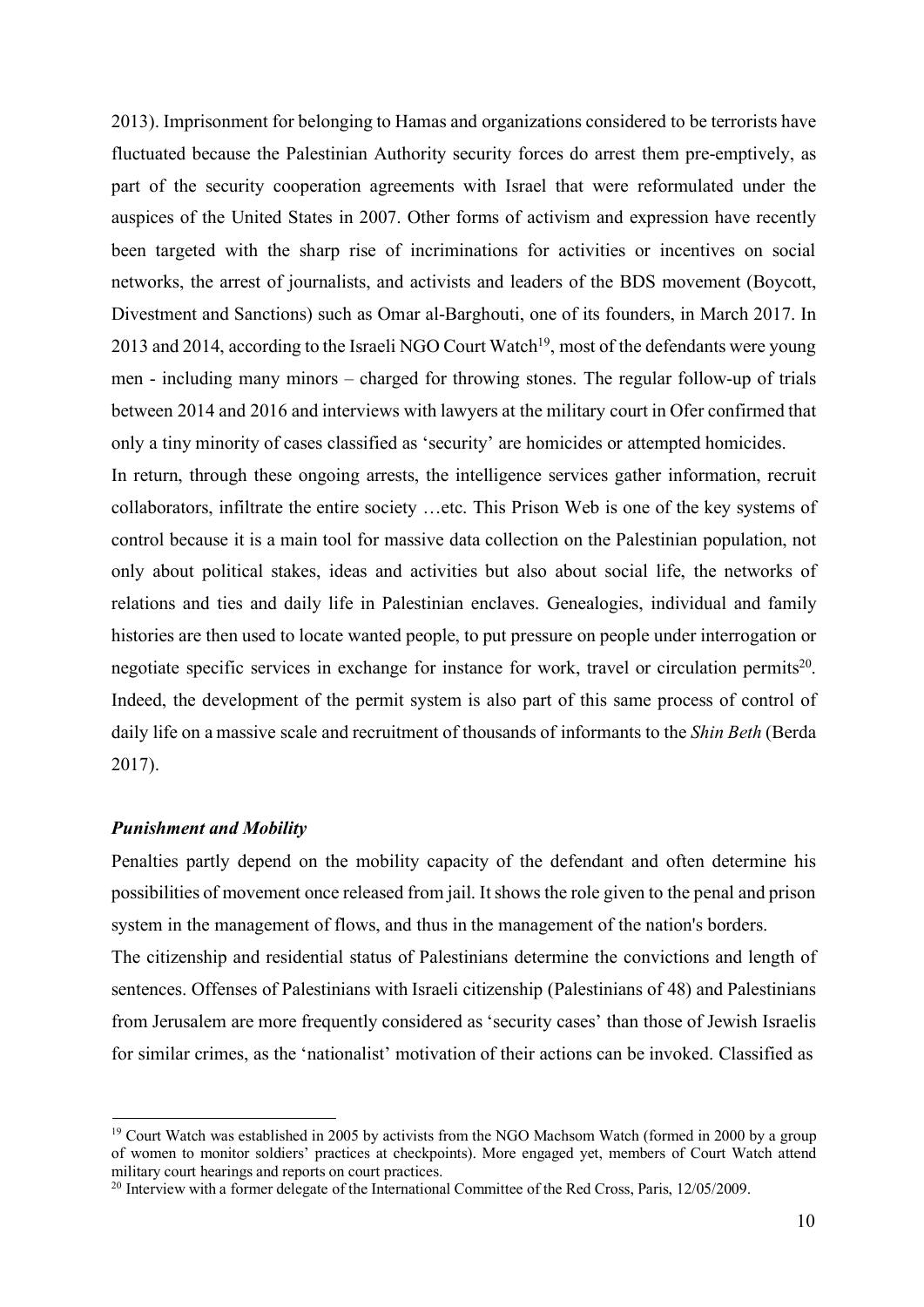'security prisoners', they share the same conditions of detention as the vast majority of Palestinians of the Occupied Territories and Arabs nationals of foreign countries. In addition, they are more heavily punished as enemies from within. For the State of Israel, as citizens (or, to a lesser extend as permanent residents- regarding Jerusalemites), they are in general excluded from political negotiations for their release and from prisoner exchange deals<sup>21</sup>. The mobility capacity that results from their citizenship or their resident status increases the sentences. Indeed, they receive harshest punishments because they can circulate freely in the Israeli - and Palestinian – spaces, and consequently develop broader networks and connections.French-Palestinian Salah Hamouri was sentenced to 8 years in prison by plea bargain for admitting being a member of the Popular Front for the Liberation of Palestine (PFLP), when hewas 22 years old<sup>22</sup>. According to his lawyer Leah Tsemel, he received such a heavy sentence because of his leadership and activism at the university while he is both Jerusalemite and French, and consequently has a high mobility capacity and international networks that increasehis influence. If the citizenship, status and mobility of 48 Palestinians and Jerusalemites give them greater 'dangerousness' when charged and convicted, they are less subject to administrative detention than residents of the Gaza Strip and the West Bank. The decision to detain administratively the inhabitants of the OPT requires a basic military order of the head of the army of the city or region concerned while the validation of the Minister of Defense is compulsory for Jerusalemites and the signature of the Prime Minister for Israeli citizens. However, as Israeli citizens, 48 Palestinians are not subject to deportation or travel bans as part or extension of their sentence, unlike the residents of the Gaza Strip, the West Bank or Jerusalem.

Since 1967, deportations have been widely used, after time spent in prison, as a condition of early release or as an alternative to prison sentences. With the introduction of the permit system, from the mid-1990s onwards, deportations have increased. This policy of forced exile or selfexile has forced migrations abroad and unprecedented internal exiles (Dayan 2009). These deportations may be temporary or indefinite.

Despite the efforts of Hamas negotiators to avoid the application of deportation measures to the first wave of Palestinian prisoners exchanged for Gilad Shalit in 2011, which included those serving perpetuities and long sentences, various categories were distinguished which shows

<sup>&</sup>lt;sup>21</sup> This is why the release of 48 Jerusalemites and  $7 - 48$  Palestinians – at the end of 2011 was considered a success of Hamas in the Shalit deal. In October 2011, this agreement provided for the release of the soldier Gilad Shalit held since June 2006 by Hamas in the Gaza strip in exchange for the enlargement of 1027 Palestinian prisoners. <sup>22</sup> He was also accused of aiming at murdering the Shass leader Ovadia Yousef but he contested this charge. Denise

et Hassan Hamouri, Interview, Ramallah, 30/10/2011.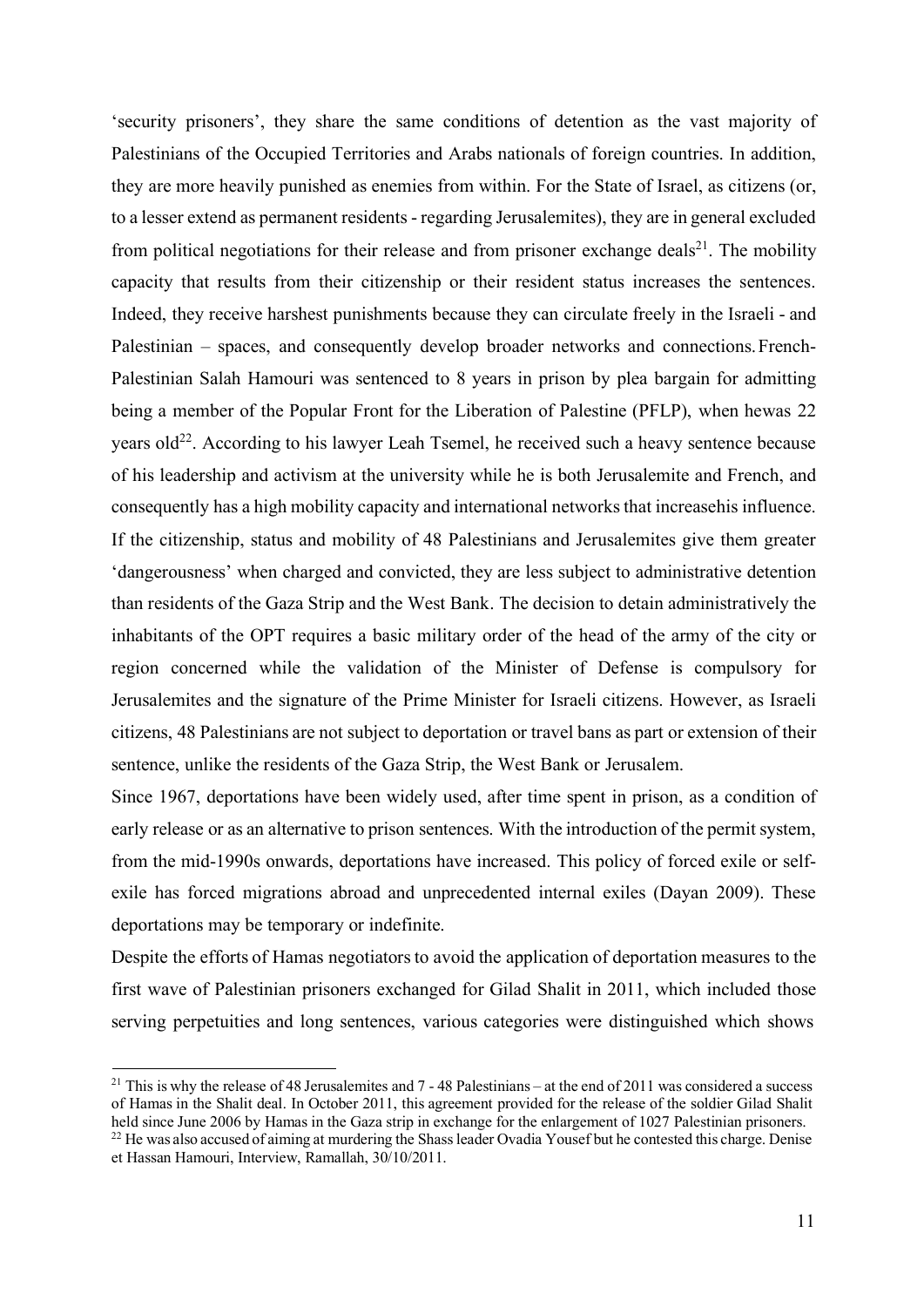how citizenship, residence status and mobility capacity determine sentences and releases : out of these 477 freed prisoners, all Gazans (132) were able to return to their homes in the Gazacontrolled territorial cell, with the exception of one. Of the 300 inmates from the West Bank, 22% returned to the West Bank unconditionally and 16% were subject to mobility restrictions varying according to locations and time (referred to as "security arrangements"). The vast majority of west bankers were exiled (66%): half ofthem (52%) had the choice between moving abroad or to Gaza for an indefinite period, and 6% had the same alternative but for a limited period of 3 years. Finally, 8% were exiled abroad to Turkey, Jordan and Qatar. Among the 45 Jerusalemites, an even higher proportion was exiled (69%) while the inhabitants and the activities in the city are particularly watched and sanctioned when the policies conducted since the second intifada tend to push its Arab residents out. 29% of the Jerusalemites had to leave the country, 40% were able to choose to live in Gaza or abroad for 3 years. 20% returned home, and 11% were assigned circulation perimeters ("security arrangements"). Finally, only 7 Palestinians from 48 were released, but thanks to their Israeli citizenship they almost all returned home  $(6)^{23}$ .

Added to the major role of the *Shin Beth* during investigation and trials that was described previously, the intelligence services have a significant impact on the penalties and on the mobility of ex-detainees once released from jail. Their relatives are also likely to be hindered in their movements. Indeed, it has become the central agency that shaped policy to manage the Palestinian population, mainly through its classification on a sliding scale of risks and into categories of security threats according to a template supplemented by changing criteria that consider age, gender, geographic area, family, place of residence, political affiliation, economic status, intelligence information, type of movement required and duration, the person's affiliation with Israel, the time of the day…etc. (Berda 2017). Besides the stratification and mobility ranking due to their citizenship status and places of living (the West Bank, the Gaza Strip or Jerusalem<sup>24</sup>), Palestinians have different mobility capacities according to their biosocial profiles that further split the movements. Hence, the permit system ballooned after the second Intifada into a system that included multiple criteria expanding to more than 100 types of circulation permits (Abu Zahra and Kay 2012, Berda 2017). Separate permits with defined frequency and duration are issued to travel abroad, to go to Jerusalem or Israel for medical

<sup>23</sup> List of security prisoners, 15.10.2011, Israel Prison Service.

<sup>&</sup>lt;sup>24</sup> Palestinian-citizens of Israel and Palestinians of Jerusalem - considered as permanent residents - have distinct statuses but can move throughout the Israeli-Palestinian space. Palestinians in the West Bank must apply for a permit to leave the territory while being able to travel abroad via Jordan only. Gazans are confined in the Gaza Strip, of which they can only very rarely go out with an Israeli permit or through Egypt.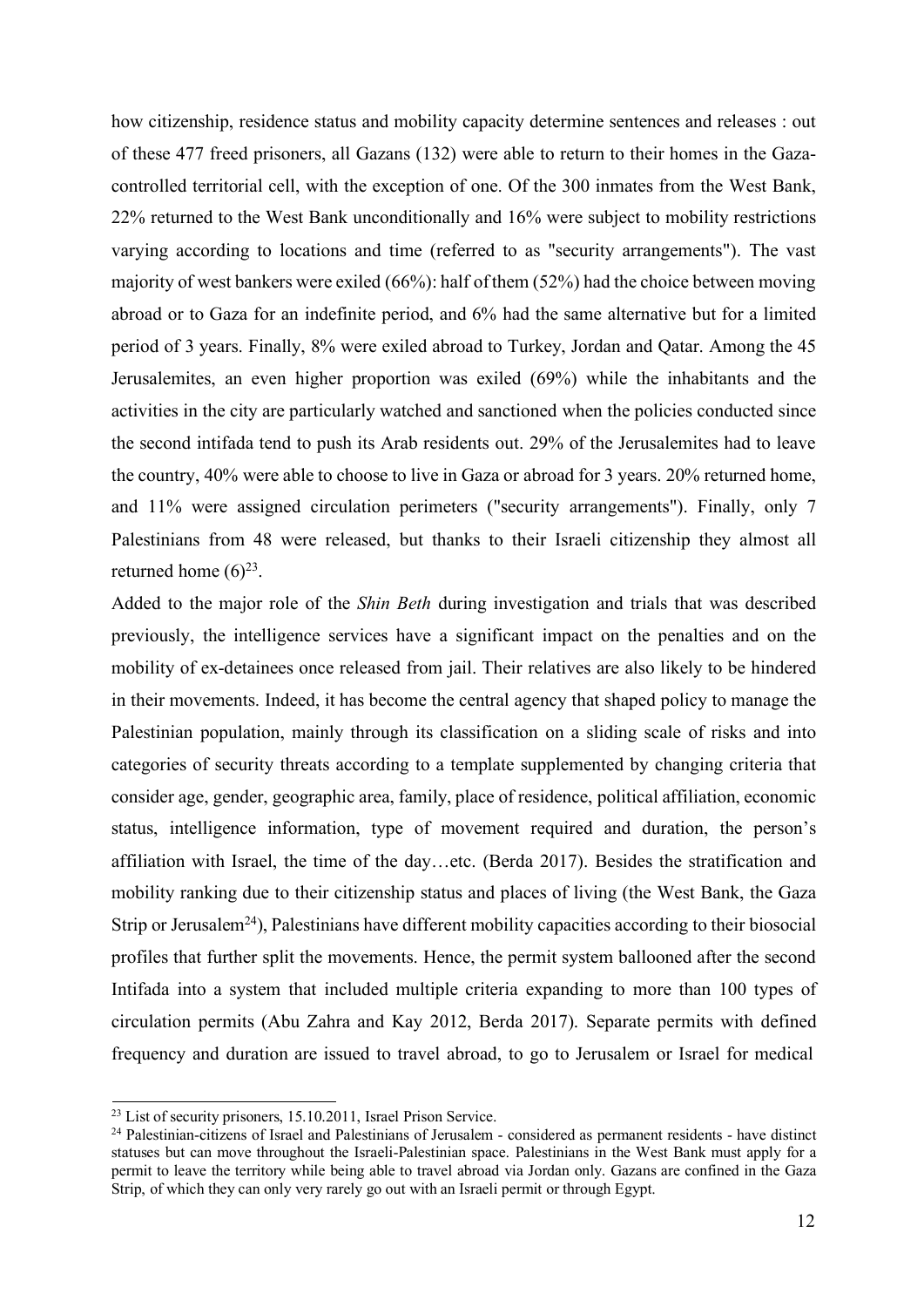consultations, for work, to pray at al-Aqsa Mosque, to visit a relative in jail, to go to the Gaza Strip ...etc.

The enhanced hold of security and intelligence services on arrests, imprisonment and mobility management has increased the use of blacklisting practice by Israeli intelligence services: if only a few thousand had been blacklisted before 2000, about 260,000 were blacklisted between 2000 and 2005 to the point where they could no longer obtain permits to enter Jerusalem or Israel or to leave the West Bank or the Gaza Strip (Braverman 2010, Machsom Watch 2007). As a result, in 2007, about 20 per cent of the male population of the WB between the ages 16- 55 was classified as security threats (Berda 2017). Anyone involved in court proceedings is classified as a 'criminal security threat' and cannot obtain a permit to enter Israel (Berda 2017). Former detainees are thus immediately 'blacklisted'.

Family members of detainees or ex-detainees, politicized people, especially young men, are often targeted by these measures and face difficulties in obtaining permits to leave the country, to enter Jerusalem or Israel, to travel to the Gaza Strip or to visit a relative in detention. From the beginning of the 2000s, all the prisons of the Occupied Territories, which were military prisons, were relocated within the pre-1967 borders of Israel<sup>25</sup> and institutionally integrated into the Israeli civil prison system<sup>26</sup>. Since, a permit is compulsory to visit first-degree parents in prison (parents, children, brothers and sisters, the only ones who are allowed to visit an inmate). Special 'security permits' have been created and are used to come to the visit in Israeli jails. Primarily based on gendered and age-related general criteria, they are automatically required for men between 16 and 35 years old. But they can only be requested on a case-by-case basis, are valid for one visit and are obtainable only through a lengthy and complicated bureaucratic process.

Moreover, at the time of their release, as mentioned above, some prisoners are being ordered internal travel restrictions and mobility perimeters according to the time of the day, in addition to prohibitions to leave the territory. These travel bans are frequently renewed without any specific reason by the laconic formula: represents 'a threat to the security of the area'. This practice is not new but it gained a significant impact within the bordering system implemented after the second Intifada and the end of the Oslo process. In the early 2000s, when he was ultimately released from jail, Oussama Barham was given a map of the West Bank with different colors: in purple were the places where he was always forbidden to go, in green those

 $25$  Except the Ofer prison located in zone C in the West Bank.

<sup>26</sup> See Latte Abdallah 2011, 2015.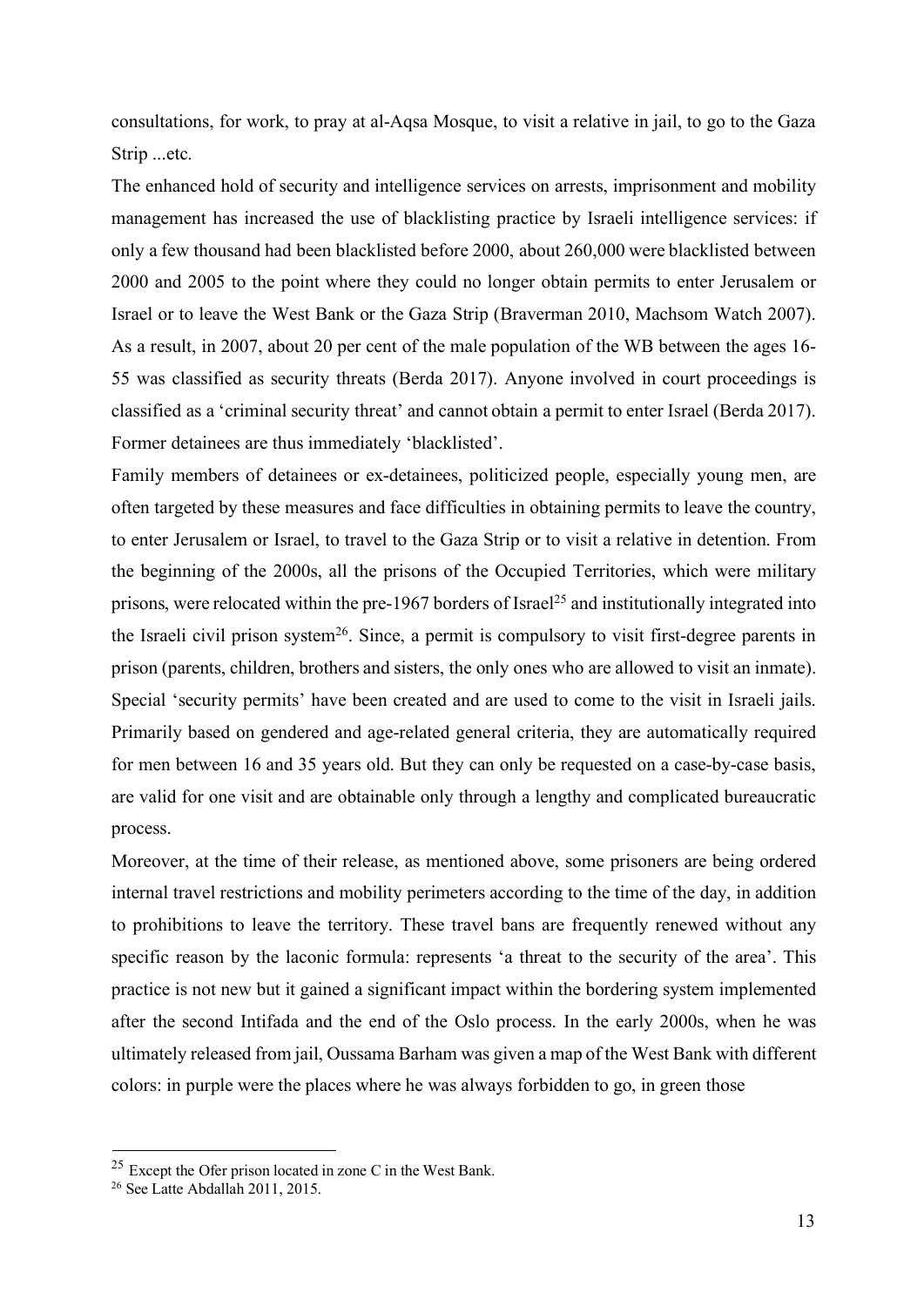where he was not supposed to go after midnight, and in blue those that were allowed any time. These restrictions of movement were added to an on-going travel ban that applied since his first prison term in 1982.

Taken together, all these criteria and their applications constitute main bordering factors that have individualized the border: according to his profile, each one carries his own capacity of movement. Dispersed throughout the territory and within society, the border functions as a data network and has become what Popescu calls a networked-border (2012).

#### *Neoliberal reforms and the outsourcing of the Prison Web*

The integration of military prisons under the authority of the Prison Service has been justified on grounds of professionalism and on humanitarian grounds (improvement in the conditions of detention including modernization, renovation and construction of prisons). But other considerations were at work. Firstly, the intelligence services played a key part in this integration process. They enhanced their role in managing detainees since as officio members of the board of *Shabas*, they participate in decisions and greatly inspired the new political prison management of Palestinian prisoners<sup>27</sup>.

Secondly, it was motivated by economic viability and the possibility to reduce the cost of mass incarceration policies through neoliberal reforms. On the one hand, costs have been reduced by using more sophisticated technology, Human Resource Management and privatization of certain services such as prisons' stores (*canteen)* where prisoners find food, hygiene products, clothing…etc. On the other hand, the reduction is mainly the result of the offloading of part of the justice and prison costs onto the Palestinians and the international community: to the Palestinian Authority and its donors, and to NGOs, political parties, defendants and their families with the monetarization of the judiciary and the prison systems which have become relatively cost-effective for the Israeli state.

Indeed, from the 90's onwards, the Army started its managerial revolution with the implementation of neoliberal reforms such as outsourcing, downsizing, privatization and the introduction of values of competition, performance and good governance (Havkin 2017). These major changes in public governance were aimed at saving money, reframing the state's intervention and its responsibility. Main control devices were affected by these neoliberal reforms in addition to the military judiciary and the prison: 'border' checkpoints' management was privatized (Havkin 2017) and the main bulk of the administrative load of the Israeli Army

<sup>27</sup> See Daka 2009, 2011 ; Latte Abdallah 2011, 2012, 2015.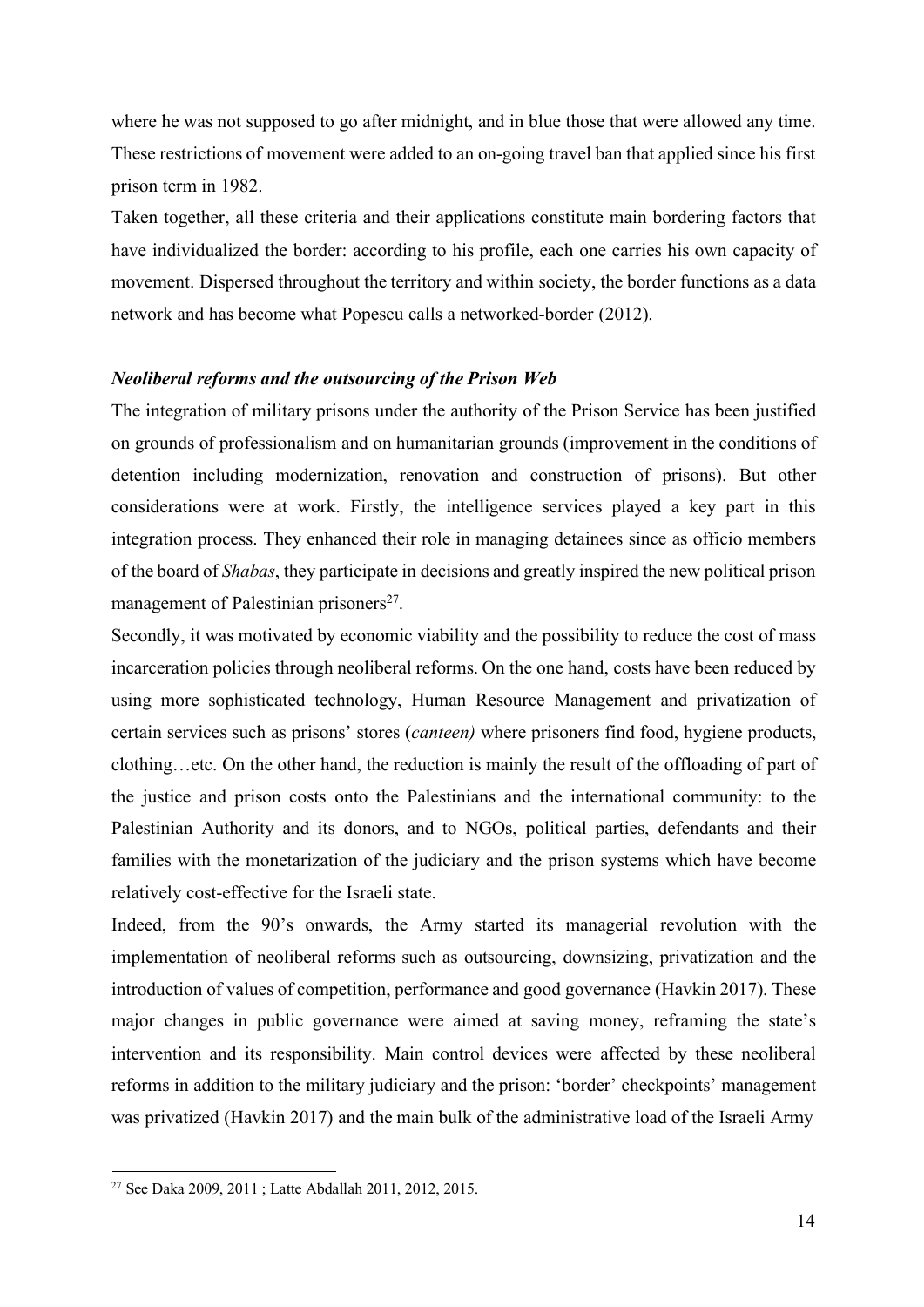Civil Administration of the West Bank was offloaded onto the Palestinian Authority (PA) through cooperation frames that have downsized its scope and payroll by 90 per cent whilst extending its grip on Palestinians (Berda 2017).

Similarly, part of detention costs was transferred to the Palestinian Authority which has become a *de facto* financial and administrative intermediary in the Israeli prison system (Latte Abdallah 2011, 2015, 2017). In this sense, we can consider that the Palestinian Authority, and its European and international funders, contribute to the functioning and profitability of Israeli military justice and prisons. With the resumption of mass incarcerations, the role of the Palestinian Ministry of Prisoners of War and ex-detainees and its financial investment increased (it became in 2014, the High commission for prisoners of war and former detainees under the umbrella of the PLO). To help families and strengthen its national role, the PA has provided legal assistance and granted a monthly sum for each Palestinian security inmate - whether from the OT, Jerusalem or from Israel - and for every Arab prisoner, irrespective of their political affiliation. The amount depends on the time spent in prison, family status and place of residence28. The High Commission adds a sum intended for purchases at the prison shop. In August 2004, *Shabas* dramatically reduced the food and basic necessities provided to detainees (detergents, soap, basic clothing, shoes, etc.). Most collective and family donations have been banned. Multiple daily purchases at the prison shop, whose prices were increased by privatization, became necessary. Families send additional money to their relatives 'for the canteen' to cover their needs. In addition, the Ministry has been organizing and paying for the secondary education of Palestinian security inmates and, until 2011 when it was authorized, for the fees of any prisoner who aims to study in jail, i.e. at the Open university of Tel Aviv, which is a private institution which offers courses in Hebrew only. It was the only institution which the prisoners were allowed to register to, under specific conditions.

At the same time, the *Shabas* introduced a lucrative system of fines (around 400 shekels – almost 100 euros) for any breach of the internal prison regulations in addition to the usual punishment (solitary confinement, prohibition of visits...etc.). These fines are deducted directly from the amount allocated for the canteen to each prisoner by the High Commission for prisoners. According to the 2010 budget of the Palestinian Ministry of Prisoners and Ex-Detainees, some 191 million shekels (around 47,4 million euros) are paid directly to the Israeli

<sup>&</sup>lt;sup>28</sup> In 2011, they were revised upwards. The minimum is 1400 NIS - almost 350 euros - for a single of the Territories incarcerated less than 3 years. Saad Nimr, Chief of Staff of the Minister of Prisoners and ex-detainees Issa Qarake, Ramallah, 27/04/2011.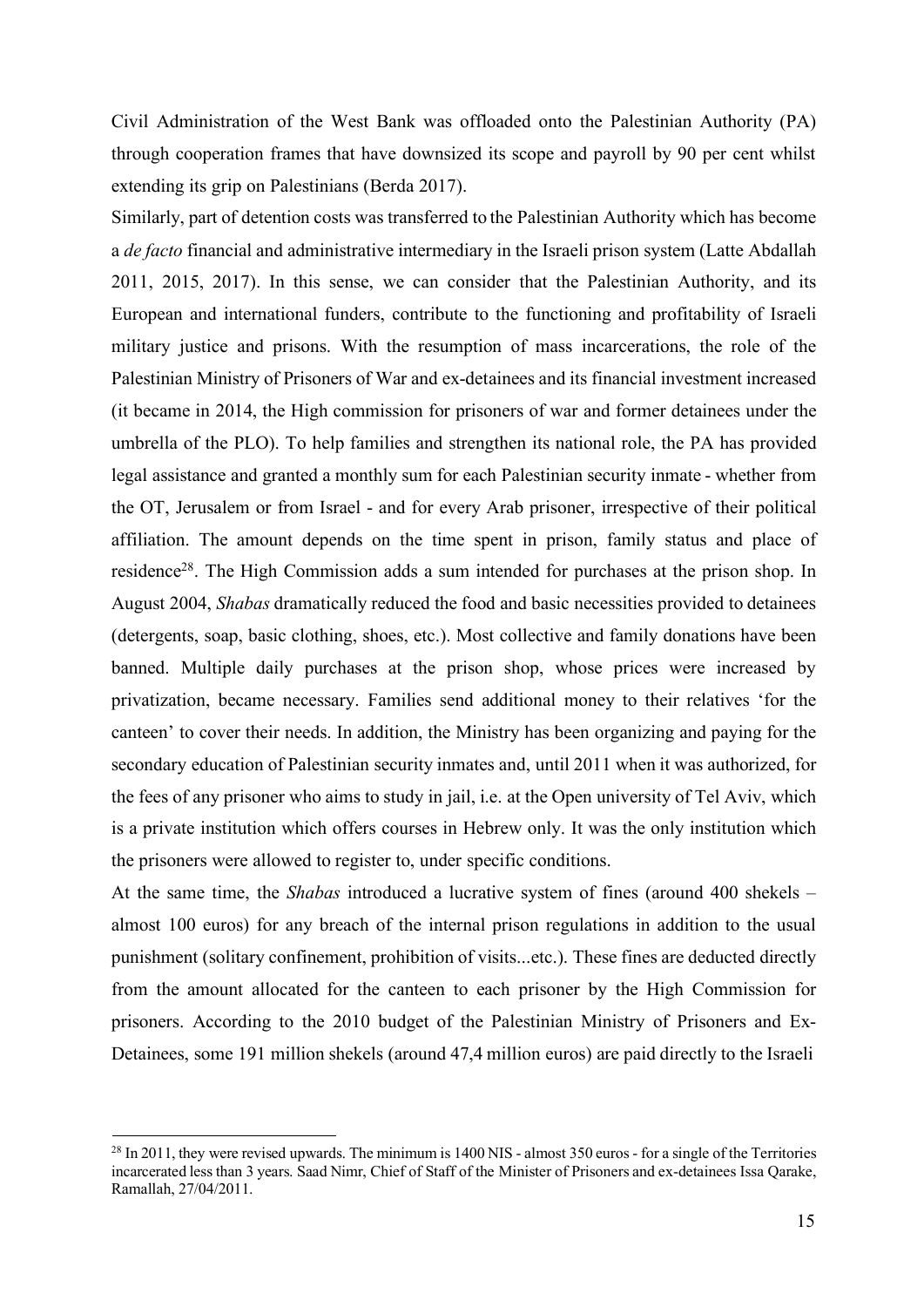Prison Service or spent annually for prisoners in detention<sup>29</sup>. Its total budget represented approximately 2.5 per cent of the PA's budget. The aid granted for the payment of fines (received in prison or constituting part of the sanctions at the trial) was NIS 1,1 million annually  $(\text{\textsterling} 273,000)$  and the support to lawyers' fees and expenses was about 9.6 million shekels (2.4) million euros)<sup>30</sup>.

Moreover, the PA imprisons some detainees previously held in Israeli penitentiaries which reduces the costs and responsibility for *Shabas*: since the split between Hamas and Fatah (2007), political prisoners whom are called 'Security Prisoners' have been detained in the Palestinian Authority prisons in the West Bank and in Hamas prisons in the Gaza Strip. In the West Bank, it targets different groups: 'dissidents' of the security forces or Fatah such as supporters of Mohamed Dahlan, members of Hamas and Islamic Djihad, some of the popular resistance activists, people held behind bars for their 'protection', i.e. to avoid incarceration inIsrael. The development of the Palestinian security forces has been linked to their ability to arrest and detain Hamas members, who are therefore less likely to be managed by the Israeli prison system<sup>31</sup>. The cooperation agreements between the PA and the United States, set up forthe training of the security services, responsible for the military prisons in the West Bank wherepolitical prisoners are held, have facilitated the detention of Hamas or Islamic Jihad prisoners.Security cooperation between the Israeli Army and the Palestinian Security Forces for the arrestof these militants has been pursued so far despite the strong protests against it.

In addition to the PA, other actors have become *de facto* involved in the functioning of military justice and political imprisonment. On top of its regular missions towards prisoners, the International Committee of the Red Cross (ICRC) transmits applications for entry permits into Israel for Palestinians living in the West Bank and the Gaza Strip wishing to visit their parents in detention; and organizes bus transportation of the families to jails. According to a Knesset report, in 2008 the ICRC monitored the visits of 192,000 people, which represented a cost of 4 million Swiss francs (about 3.6 million euros)<sup>32</sup>. Finally, Palestinian NGOs provide legal assistance during litigation proceedings: the main ones are Nadi al-asir (The club of the Prisoner

<sup>29</sup> Calculation done out of the figures of the *of Report on the Expenditure of the Ministry Prisoners and Ex-Detainees for 2010 in shekels* (*Taqrir mudafu'at wazara shuun al-asra o al-muhararin l'am 2010 bilshiql*-s). <sup>30</sup> *Report on the Expenditure of the Ministry of Prisoners and Ex-Detainees for 2010 in shekels*, *op. cit.*

<sup>&</sup>lt;sup>31</sup> In 2009, unofficial data from the International Committee of the Red Cross (ICRC) estimated that in total approximately 2000 people were being held in Palestinian prisons run by the PA in the West Bank and by Hamas in the Gaza Strip. And the number of security prisoners in Israël was concomitantly reduced of approximately 2000 people. Since then, the number of security detainees in the West Bank and Gaza has decreased significantly (between 50 to 100 hundred in each location) and has fluctuated according to the political situation in the West Bank and the state of relations between the governments of Ramallah and Gaza.

<sup>32</sup> Knesset, *Report on security prisoners* (in Hebrew), 2009, Knesset website.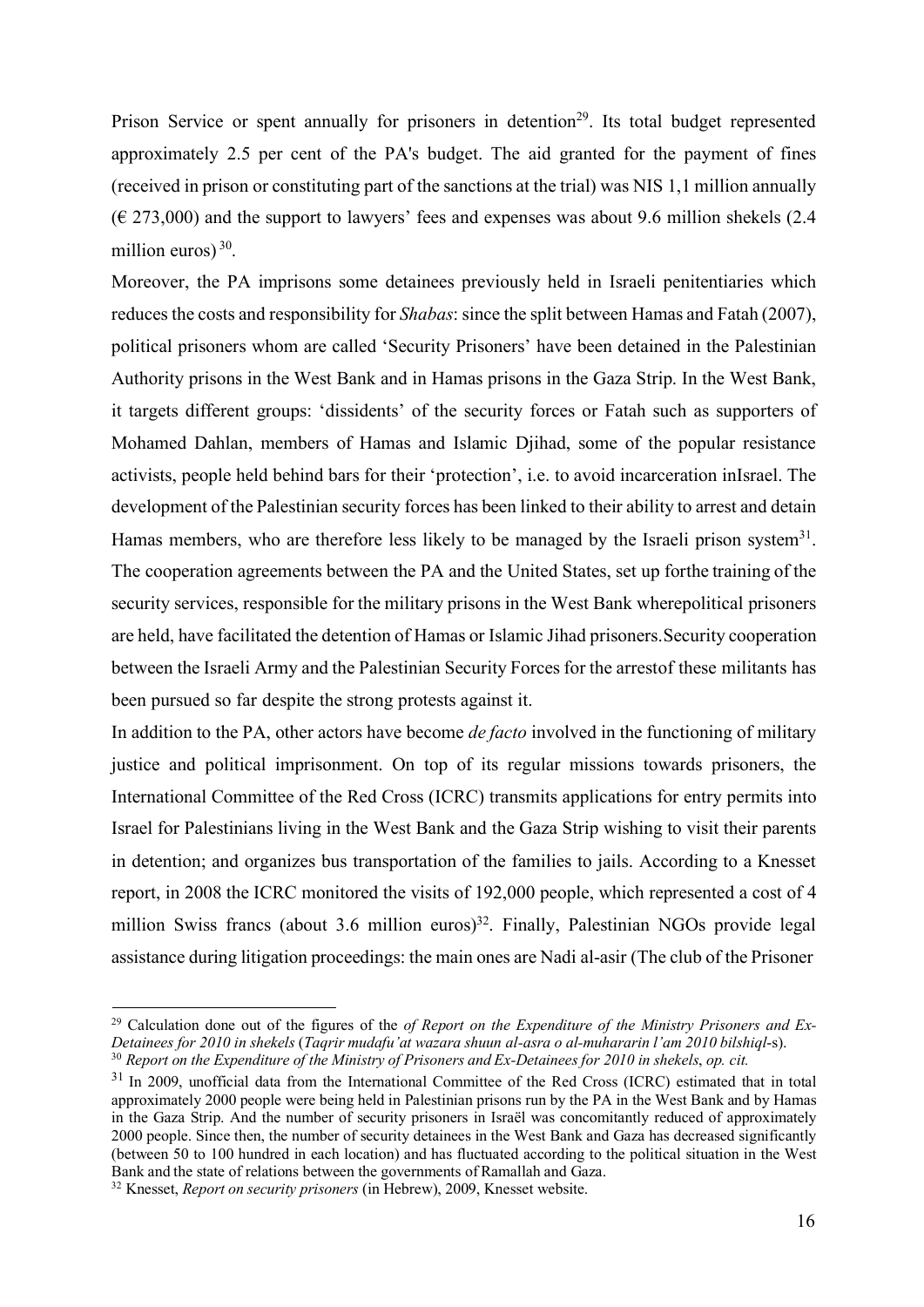of War) founded in 1992 by a group of former detainees and now a semi-governmental organization<sup>33</sup> and Addameer in the West Bank and Jerusalem, the Palestinian Center for Human Rights and Mizan in the Gaza Strip, and the Yussef al-Sadiq association in Um al-Fahm which is taking care of Palestinians who are Israeli citizens. They also initiate appeals and petitions to Israeli courts and the Israeli Supreme Court in collaboration with Israeli NGOs.

#### *Monetarization of the judiciary and the prison business*

Over time, the interactions of military judges and prosecutors, Israeli and Palestinian officials, lawyers, defendants and their families have led to the emergence of a prison business. Lawyers in military courts, paid by Palestinian NGOs, the Palestinian High Commission for Prisoners, political parties or those working privately are key actors in the functioning of a military justice and prison system which have become monetarized. In the military court, the systematization of plea-bargaining contributes to the monetarization of the system. It entails an increased proximity between the lawyers and the military system through judges and prosecutors. Lisa Hajjar described the systematic use of plea-bargaining as a 'suq of deals' (2005) that results in a fragmentation of the legal practice (Hajjar, 2005) and individualization which have been further increased by the growing importance of money in the proceedings and overall military judiciary system.

Lawyers, who are mostly 48 Palestinians and Jerusalemites (few others are West bankers or Jewish Israelis) do not believe in the possibility of a consistent defense in this context. Some stop pleading in military courts after a few years, demoralized by a practice that they see as a form of legal validation of the occupation. Others fight with conviction and try to get the best for their clients in such a context. A minority, finally, use the system for their profit to make money. To obtain advantageous plea-bargains, one must have, at least visibly, good relations with the judges. It might entail relations of cronyism, various forms of 'friendship' and socialization more or less governed by professional interests. As Hava Halevi of Court Watch noted, judges have an interest in favoring certain lawyers: 'For judges it is interesting to arrange advantageous plea-bargains with the lawyers they like. It creates an easy and useful connections between the Palestinians and the army'34. To get good deals, lawyers need to have a very precise knowledge of the way judges and prosecutors work. This proximity might result in a performed complicity between judges, prosecutors, translators, soldiers present in the courtroom and lawyers, made of news exchanges, brief discussions on daily life which contrasts with the way

<sup>&</sup>lt;sup>33</sup> It is mostly funded by the High Commission for the prisoners of war and ex-detainees.

 $34$  Interview, Jerusalem,  $06/12/2014$ .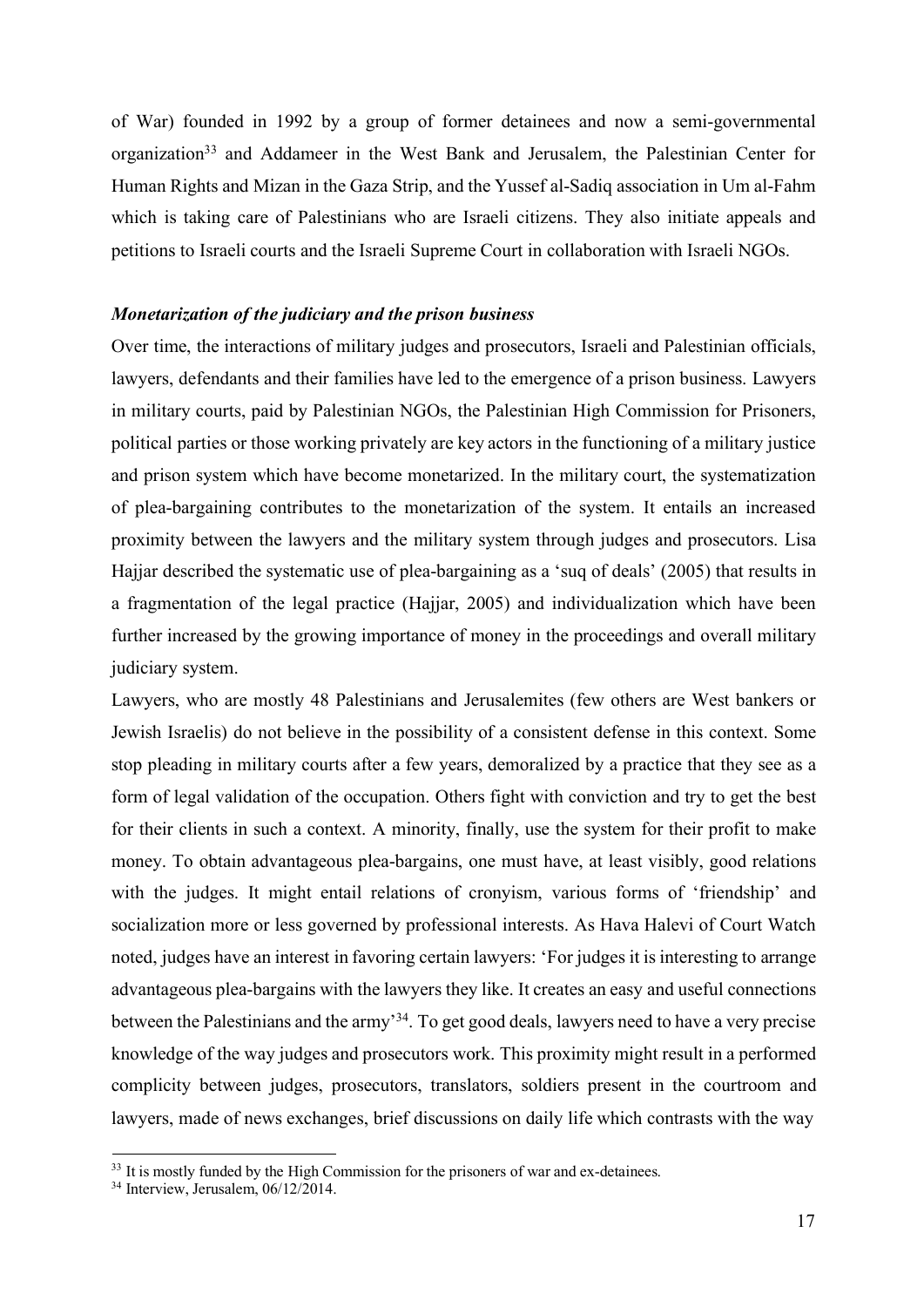in which the defendant and his family are kept at a distance, or even patronized. The circulation of money in cash between clients and lawyers, as well as the sociability and information exchanged between lawyers and military prosecutors and judges suggest the existence of forms of corruption. At the end of a trial, I was indeed surprised to hear the lawyer asking on a low voice to his clients' family, accused of arms and Viagra trafficking, how much they were willing to pay to have them back home soon and to bring him the amount in cash to show it to the judge. This prison business is based on an assessment of what clients can pay according to their social status and what they are willing to do to prevent their loved one from spending too much time in prison: "How much can you pay?" is a question some lawyers ask to know how to settle the cases. It might entail tensions and pressure between relatives when mothers ask their husbands or sons to find the money needed to get a son, daughter, brother or father out. Families want them to be released as soon as possible. They wish to hire the best lawyers, who are usually the ones who are known to obtain the most advantageous *safqa*-s. Some of them charge high fees for their good reputation and ability to negotiate with the system. Lawyers are both overinvested by family expectations and strongly criticized because of their limited leeway in the context of military justice. This overinvestment translates into a form of faith in the money paid to the lawyer to find a solution. Many lawyers work at the same time for the legal department of the High Commission for Prisoners or for NGOs providing support to prisoners (Nadi al-Asir, Addameer) and privately. These NGOs cover the main bulk of lawyers' fees. Some lawyers commit to obtain more favorable *safqa*-s if they plead on their own behalf with higher fees. And it is not uncommon to see families preferring, for the same reasons, to hire a private lawyerwho will indeed be able to spend more time on the file, though in the end, the sentences obtainedare rarely more lenient. Paying a lawyer dearly reinforces the feeling to do its utmost for the child or loved one.

For a decade, the systematization of fines and the subsequent increase in their amount as part of the sentences or in lieu of prison sentences show the enhanced weight of money. According to a report by the Israeli NGO Yesh Din (2007), the total fines paid in court proceedings increased from NIS 7 051 305 (around  $\epsilon$  1.7 million) in 2002 to almost 12 million ( $\epsilon$  2.9 million) in 2006. Since then, this trend has grown steadily: in 2017, according to figures of the Military Court published by Addameer, it rose to 20 million shekels (almost 5 million euros)<sup>35</sup>. The Palestinian Authority first limited its support to 4,000 shekels (around  $\epsilon$  990) per prisoner to pay court fines and stopped it completely in 2014 to avoid covering the cost of military justice.

<sup>35</sup> http://www.addameer.org/publications/military-courts-occupied-palestinian-territory.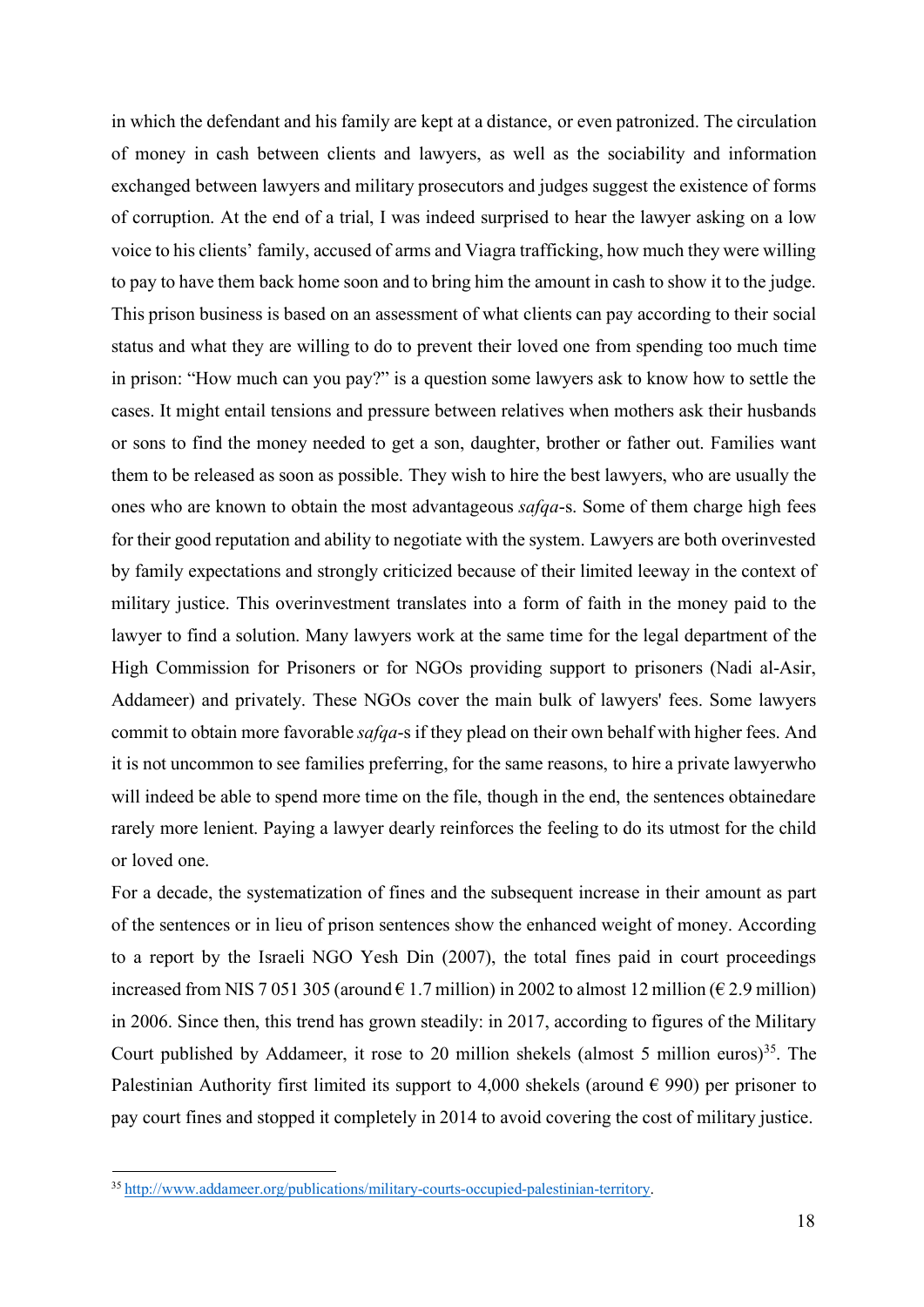The exchange between months of imprisonment and fines for offenses that entail short prison terms has become routine: nowadays one month in prison equals approximately 1,000 shekels  $(\infty)$  248). As lawyer Abeer Bakr noted: 'This is the rate<sup>36</sup>. Fines generally range from 1,000 to 20,000 shekels (almost 5000 euros). Moreover, to each prison sentence is now added a fine penalty whilst thisis not always the case in Israeli Civil Courts: 'In Israel, when you get a prison term, you are rarely fined, contrary to what is customary in military court. The *safqa*-s are a way to try to buy less months, and in those cases, the fines increase<sup>37</sup>.

Besides, since the 2000s, the progressive formation of an in-between border space in the West Bank improved the system's cost-effectiveness and efficiency. Indeed, the expansion of the jurisdiction of military courts to civil offenses and specifically to all traffic offenses committed in zone C but also in zone B proved to be very lucrative as the main sanction for traffic offenses, which are both minor and frequent, is the payment of fines. These fines that were previously collected by the Palestinian Authority are steadily increasing with the bulk of traffic offenses that the Israeli Military courts are trying. The Israeli lawyer Gaby Laski and Hava Halevi from Court Watch share the same findings. The latter noted: 'It is the Palestinians themselves who finance the courts. The most important thing in this system is money, and poor people cannot fight'38.

In addition, the payment of bails is customary to be released pending a judgment or in the case of simple arrests followed by a court appearance. This procedure is quite lucrative. It is all the more so as arrests have multiplied in recent years notably of minors and young Palestinians from the West Bank and even more so from Jerusalem. This significant rise in arrests is not always visible in the Israel Prison Service statistics: indeed, many are released after paying a bail though they are often re-arrested shortly afterwards and several times a year. The amounts of bails vary between 1,000 ( $\in$  248) and 20,000 shekels (almost 5000 euros) or even 25,000 shekels ( $\epsilon$  6200). This system is particularly profitable since despite the legal provision, this money is almost never recovered. The repayment of bails is not automatic and the bureaucratic procedure is almost impossible to complete, especially for West Bankers. Given the scale of the phenomenon, the office of the lawyer Gaby Lasky, the NGOs Court Watch and Hamoked have recently undertaken steps to guarantee the return of these amounts to people: 'These are

<sup>36</sup> Interview, Acre, 30/10/2014.

<sup>37</sup> Gaby Lasky, Lawyer, Interview, Tel Aviv, 22/07/2012.

<sup>38</sup> Hava Halevi, Interview, Jerusalem, 06/12/2014.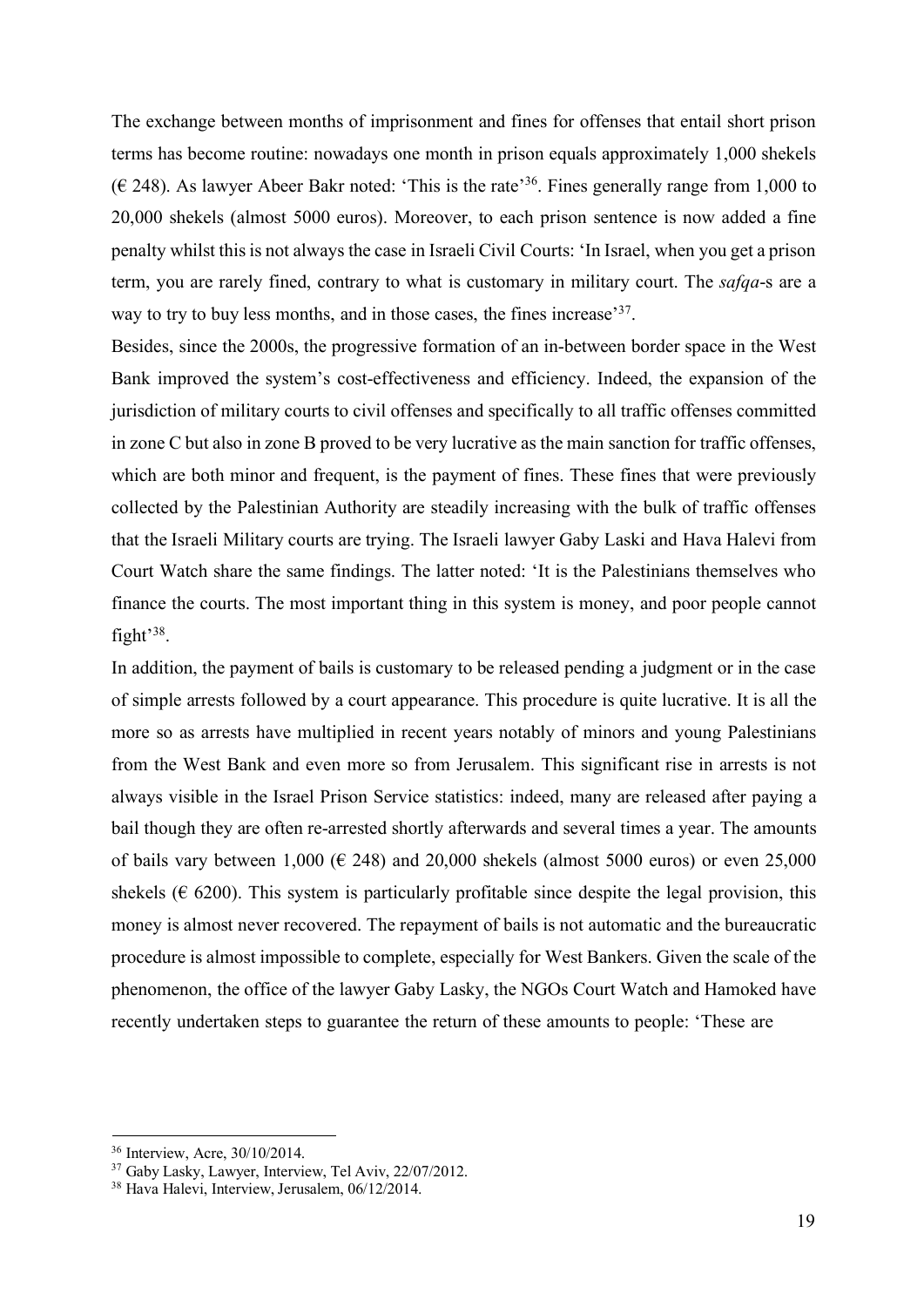huge sums that are blocked over there. Everything is done to prevent people from clawing their money back<sup>39</sup>.

#### **Conclusion**

The rules and fonctionning of the judiciary have created a Prison Web over the Palestinian territories, i.e., a reality of massive arrests and imprisonment and a virtuality, a larger possibility of detaining, that is to say a suspended detention likely to affect almost everyone. It pervades the whole daily, social and political life of Palestinians from the West Bank and East Jerusalem and, to a much lesser extent since the 2005 disengagement, of Gazans. The Prison Web, military justice and the prison are indeed key control devices in a discontinuous territory without state line borders. Together with the permit system, they are shaping a dematerialized bordering system which has gradually been implemented in the West Bank since the second Intifada. Through prison neoliberal reforms, the monetarization of military justice and expansion of its action scope, costs of the Prison Web were reduced and offloaded onto Palestinians and international actors. It has turned sustainable and contributed to redeploy the occupation through a specific control and bordering system. Meanwhile, the settlers have also become key actors of bordering in lieu of the State. Indeed, the majority of military judges are settlers and they acquired great power within the civil administration in charge of delivering permits(Berda, 2017 :108).

This Prison Web is anchored on the expanding role of the intelligences services during arrests, interrogations, litigation, detention and after the release of the defendants. They work on data collection and biosocial profiling and target not only the individual but his relatives and various networks. Hence, part of the bordering processes have been transfered onto the intelligence services. Thus, bordering has become both networked and highly individualized. Mobile, everywhere and at the same time invisible, these networked and individualized borders are both endless and suspended. They are shaping an in-between border space in the West Bank which is characterized by indetermination, uncertainty, disorientation and violence. Such endless borders have a major impact on creating deep distrust among Palestinian society, on hampering collective and political mobilization and expanding the grip of colonization over bodies (Latte Abdallah 2014, 2015 ; Berda 2017) whilst shaping specific subjectivities, ever-emerging ways to cope and militant, social, citizen and artistic resistances.

<sup>39</sup> Gaby Lasky, interview, Tel Aviv, 22/07/2012.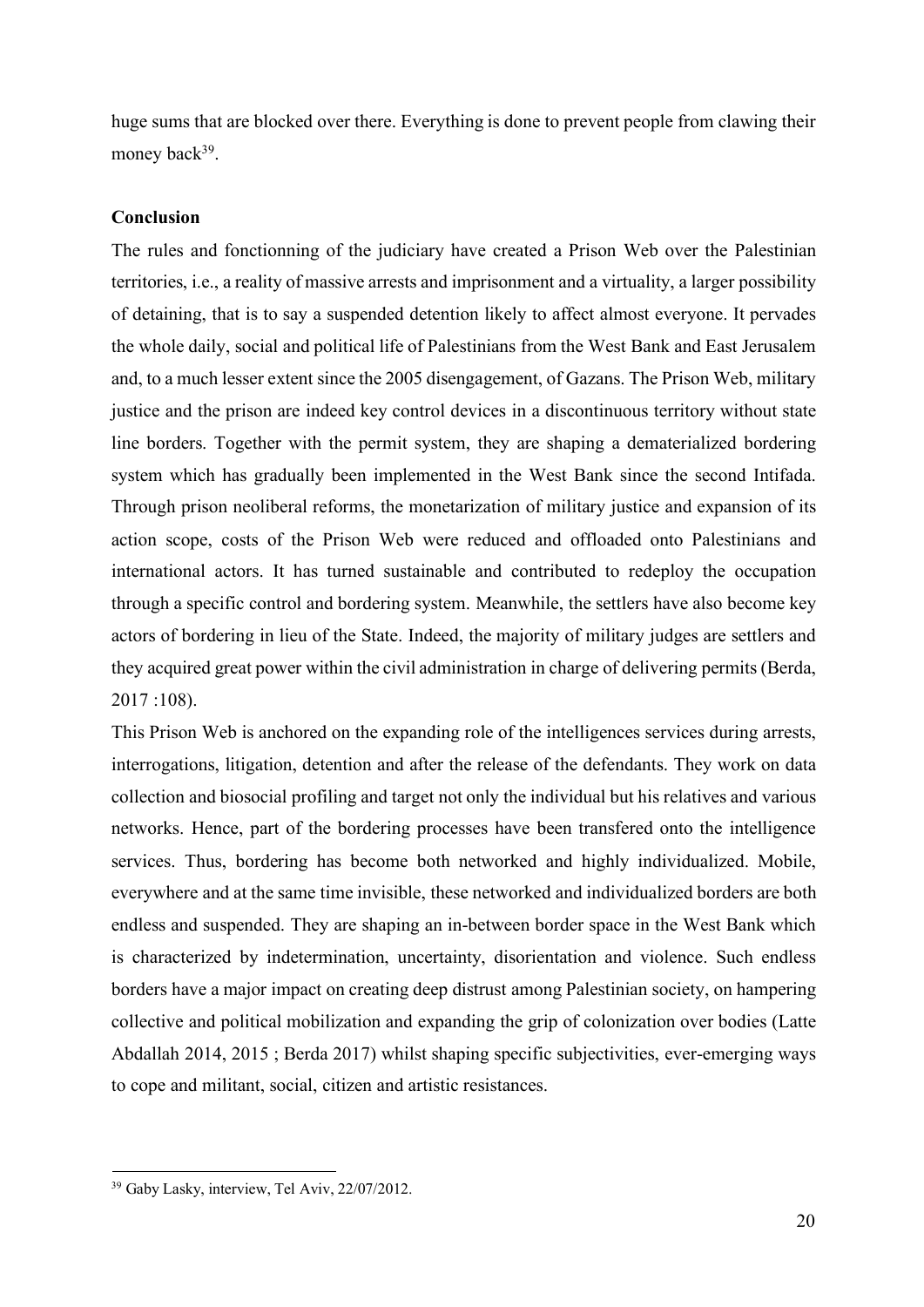#### *Bibliography*

Addameer (2013) *Fragile, Courageous Voices, Fragile Freedoms. Israel's Arrest and Detention of Palestinian Human Rights Defenders against the Annexation Wall* (Ramallah: Addameer).

Abunimah, A. (2014) *The Battle for Justice in Palestine* (Chicago: Haymarker Books).

Abu Zahra, N., Kay, A. (2013) *Unfree in Palestine*, *Registration, Documentation and Movement Restriction* (London: Pluto Press).

Agamben, G. (1997) *Homo Sacer, le pouvoir souverain et la vie nue*, Paris, Seuil.

Ben Naftali, O., Gross A. and Michaeli, K. (2009) The Illegality of the Occupation Regime: The Fabric of Law in the Occupied Palestinian Territory, in : A. Ophir, M. Givoni & S. Hanafi (Eds) *The Power of Inclusive Exclusion. Anatomy of Israeli Rule in the Occupied Palestinian Territories* (New York : Zone Books).

Berda, Y. (2017) *Living Emergency. Israel's Permit Regime in the Occupied West Bank* (Stanford: Stanford University Press).

Bontemps, V. (2017) 'Tu dois prendre le risque, tu n'as pas le choix'. Entre précarisation et décision individuelle, récits d'ouvriers palestinienstravaillant en Israël, in: S. Latte Abdallah & C. Parizot (Eds) *Israël-Palestine. L'illusion de la separation (*Aix-en-Provence: Presses Universitaires de Provence).

Bigo, D. (2010) Frontières, territoire, sécurité, souveraineté, *Ceriscope*, 30/11, Available at http://spire.sciencespo.fr/hdl:/2441/eu4vqp9ompqllr09i45ao4c3h/resources/frontieres-

territoire-securite-souverainete.pdf (accessed 12 September 2014).

Bigo, D. & Guild, E. (Eds) (2005) *Controlling Frontiers: Free Movement into and within Europe* (London: Ashgate).

Bornstein, A. (2008) Military Occupation as Carceral Society. Prison, Checkpoints and Walls in the Israeli-Palestinian Struggle, *Social Analysis*, Vol. 52, Issue 2, Summer, p. 106-30.

Bornstein, A. (2010) Palestinian Prison Ontologies, *Dialect Anthropol*, 34, p. 459-72.

Braverman, I. (2011) Civilized Borders: A Study of Israel's New Crossing Administration, *Antipode*, 43 (2), p. 264-95.

B'Tselem, http://www.btselem.org/statistics (accessed 27 April 2018).

Daka, W. (2009) *Consciousness Molded or the Re-Identification of Torture* (Israel: Jalbu'a Prison). Most of this testimony has subsequently been published in A. Bakr & A. Matar (Eds.) (2011) *Threat. Palestinian Political Prisoners in Israel* (London: Pluto Press), p. 234-253.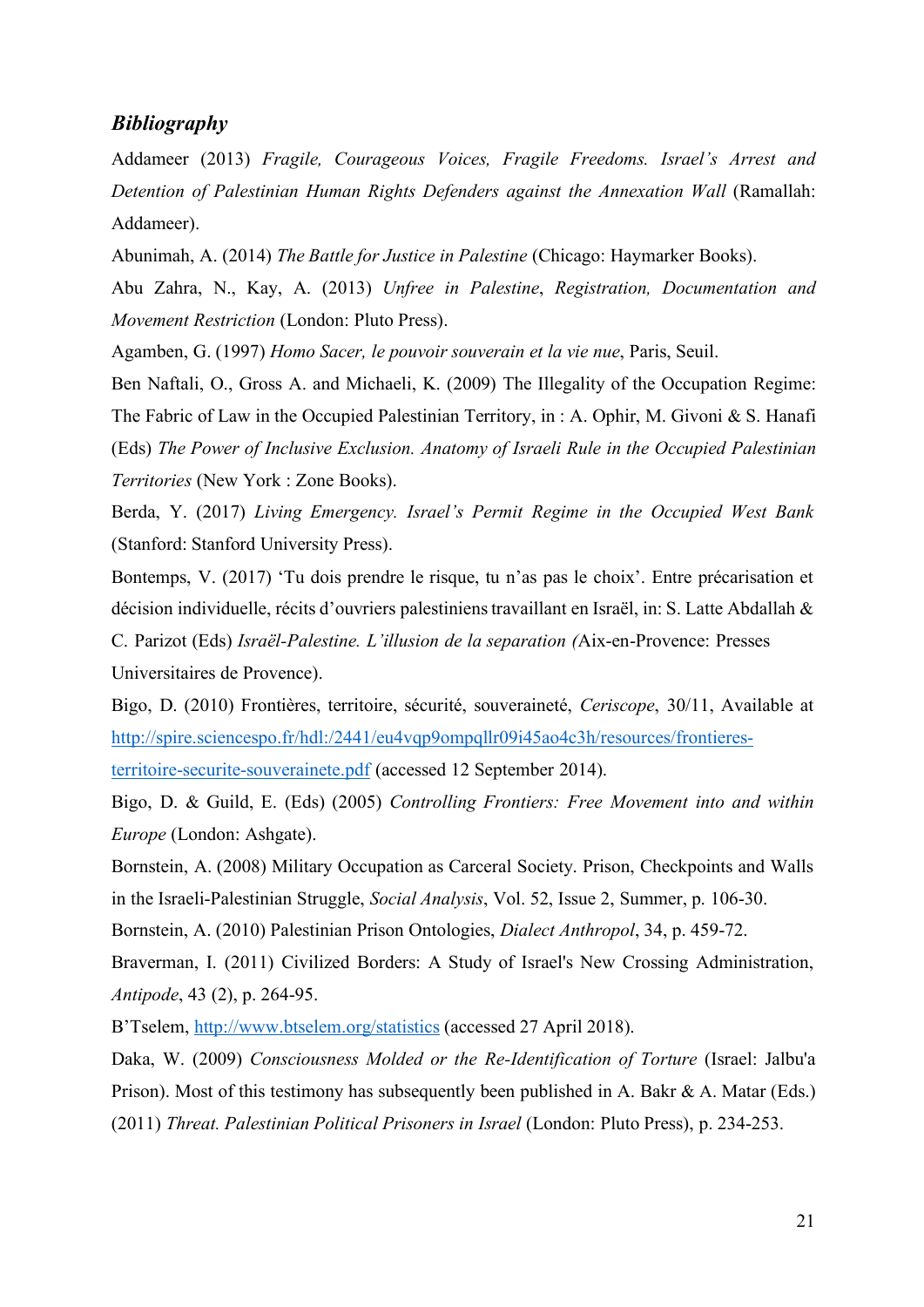Dayan, H. (2009) Regimes of Separation: Israel/Palestine and the Shadow of Apartheid, in: A. Ophir & M. Givoni & S. Hanafi (Eds) *The Power of Inclusive Exclusion: Anatomy of Israeli Rule in the Occupied Palestinian Territories* (New York: Zone Books).

Derek, G. (2004) *The Colonial Present: Afghanistan, Palestine, Iraq* (Malden: Blackwell).

Hajjar, L. (2005) *Courting Conflict. The Israeli Military Court System in the West Bank and Gaza* (California: University of California Press).

Halevi, H., Shlonsky, H. & Machsom Watch (2008) *Guilty. Membership and Activity in Unlawful Associations. Military Courts 2008* (Jerusalem : MachsomWatch).

Halper, J. (2000), Matrix of control, Middle East Report 216, Fall.

Havkin, S. (2015) Outsourcing the Checkpoints: When Military Occupation Encounters Neoliberalism, in: S. Latte Abdallah & C. Parizot (Eds), *Israelis and Palestinians in the Shadows of the Wall. Spaces of Separation and Occupation* (Surrey/Burlington : Ashgate).

Human Rights Watch (1991) *Annual Report*.

Israel Prison Service, Ordonnance 04.05.00, updated version 18/3/2014 (in Hebrew).

Khalili, L. (2013) *Time in the Shadows. Confinement in Counterinsurgencies* (Stanford: Stanford University Press).

Knesset (2009) *Report on Security detainees* (In Hebrew), Available at www.knesset.gov.il (accessed 15 October 2014).

Latte Abdallah, S. (2011) Déni de frontières. *Toile carcérale* et management des prisonniers politiques palestiniens après Oslo (1993-2010), in S. Latte Abdallah & C. Parizot (Eds) *À l'ombre du Mur. Israéliens et Palestiniens entre occupation et séparation* (Arles : Actes Sud). Latte Abdallah, S. (2012) Les Palestiniens dans la toile carcérale, *Le Monde Diplomatique* (Paris), June.

Latte Abdallah, S. (2013) Des féminités mobilisées et incarcérées en Palestine, *Critique Internationale*, Issue 60, p. 53-69.

Latte Abdallah, S. (2014) Entre dedans et dehors : vécus parentaux des détenus politiques palestiniens en Israël, *Champ pénal/Penal Field*, Special Issue (XI) *Parentalités enfermées/Detained Parenthood*, C. Cardi & S. Latte Abdallah (Eds), Available at www.champpenal.revues.org.

Latte Abdallah, S. (2015) Denial of Borders : The Prison Web and the Management of Palestinian Political Prisoners after the Oslo Accords (1993-2013), in S. Latte Abdallah & C. Parizot (Eds) *Israelis and Palestinians in the Shadows of the Wall. Spaces of Separation and Occupation* (Surrey/Burlington: Ashgate).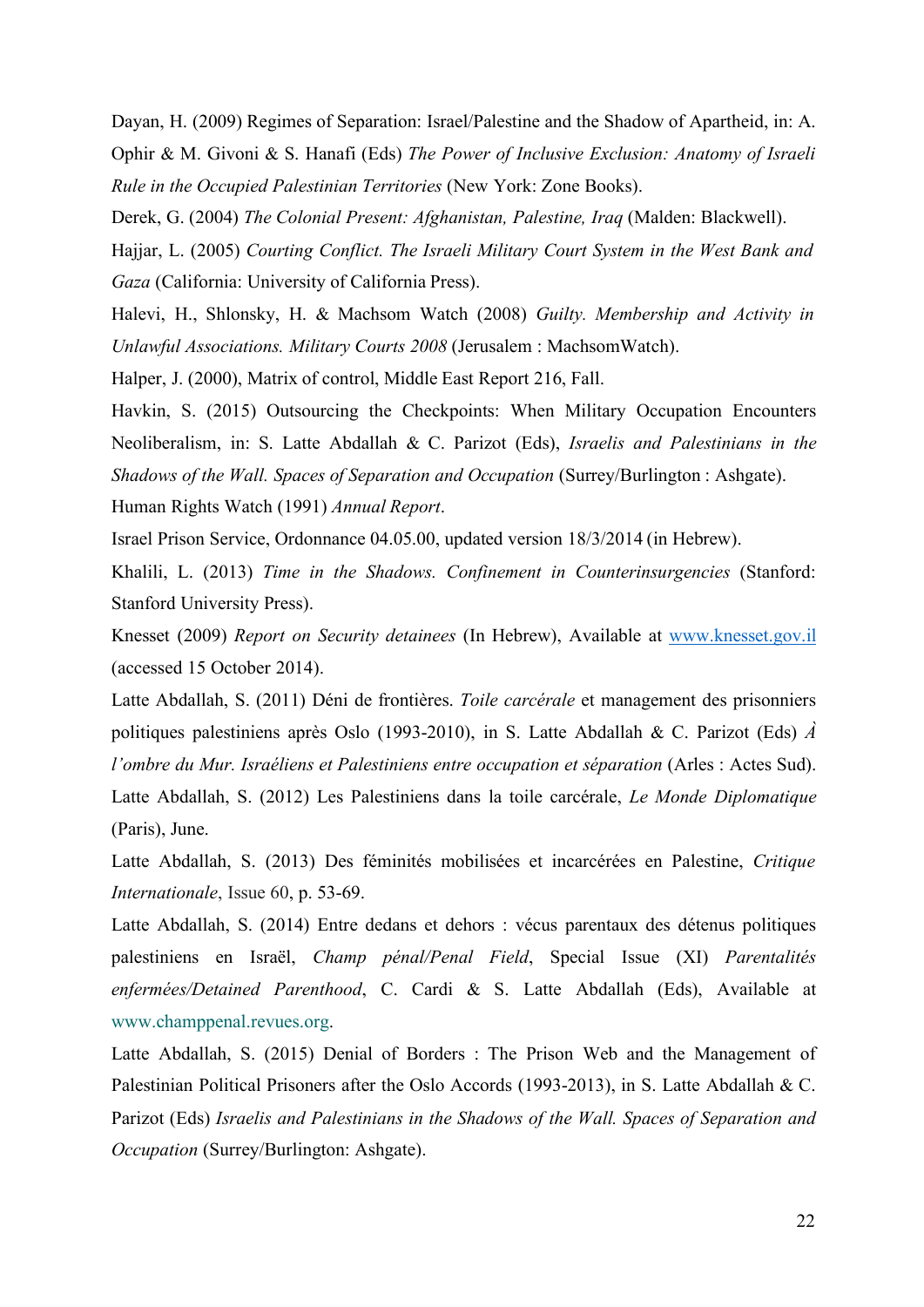Latte Abdallah, S. (2017) L'incarcération politique des Palestiniens comme paradigme du régime de mobilité, in S. Latte Abdallah & C. Parizot (Eds) *Israël-Palestine. L'illusion de la separation (*Aix-en-Provence: Presses Universitaires de Provence).

Latte Abdallah, S. & Parizot, C. (Eds) (2017) *Israël-Palestine. L'illusion de la separation (*Aixen-Provence: Presses Universitaires de Provence).

Machsom Watch (2007) *Invisible Prisoners. Palestinians Blacklisted by the General Security Services* (Jerusalem: Machsom Watch).

Military Court Units (2007) *Annual Report on Activity* (in Hebrew) (Israel: State of Israel, Ministry of Defense).

Ministry of Prisoners and ex-detainees (2010) *Report on the Expenditure of the Ministry Prisoners and Ex-Detainees for 2010 in shekels* (in Arabic) (*Taqrir mudafu'at wazara shuun al-asra o al-muhararin l'am 2010 bilshiql*-s) (Ramallah : Ministry of Prisoners and exdetainees).

Nashif, I. (2008) *Palestinian Political prisoners. Identity and Community* (Oxon/New York: Routledge).

Natsheh, B. & Parizot, C. (2011) From Chocolate Bars to Motor Cars: Separation and Goods Trafficking between Israel and the West Bank (2007-2010), in S. Latte Abdallah & C. Parizot (Eds) *Israelis and Palestinians in the Shadows of the Wall. Spaces of Separation and Occupation* (Surrey/Burlington: Ashgate).

Parizot, C. (2017) Une économie du contrôle 'non documentée'. Travailleurs, passeurs et autorités dans le sur israélo-palestinien (2004-2010), in: S. Latte Abdallah & C. Parizot (Eds) *Israël-Palestine. L'illusion de la separation (*Aix-en-Provence: Presses Universitaires de Provence).

Parsons, N. (2010) Israeli Biopolitics, Palestinian Policing. Order and Resistance in the Occupied Palestinian Territories, in Khalili L. & Schwedler J. (Eds) *Policing and Prisons in the Middle East: Formations of Coercion* (London: Hurst and Company).

Parsons, N. & and Salter, M. (2008) Israeli Biopolitics : Closure, Territorialisation and Governmentality in the Occupied Palestinian Territories, *Geopolitics*, 13 :701-723.

Petti, A. (2008) Asymmetries, in Farquharson, A. (Ed) *The Impossible Prison* (Nottingham: Centre for Contemporary Art).

Popescu, G. (2012) *Bordering and Ordering the Twenty-first Century. Understanding Borders* (Plymouth: Rowman and Littlefield Publishers).

Tsemel, L. (1985) Double Standard Justice in Israel: The Case of the Jewish Terror Organization, *Palestine Yearbook of International Law* 2, p. 37-68.